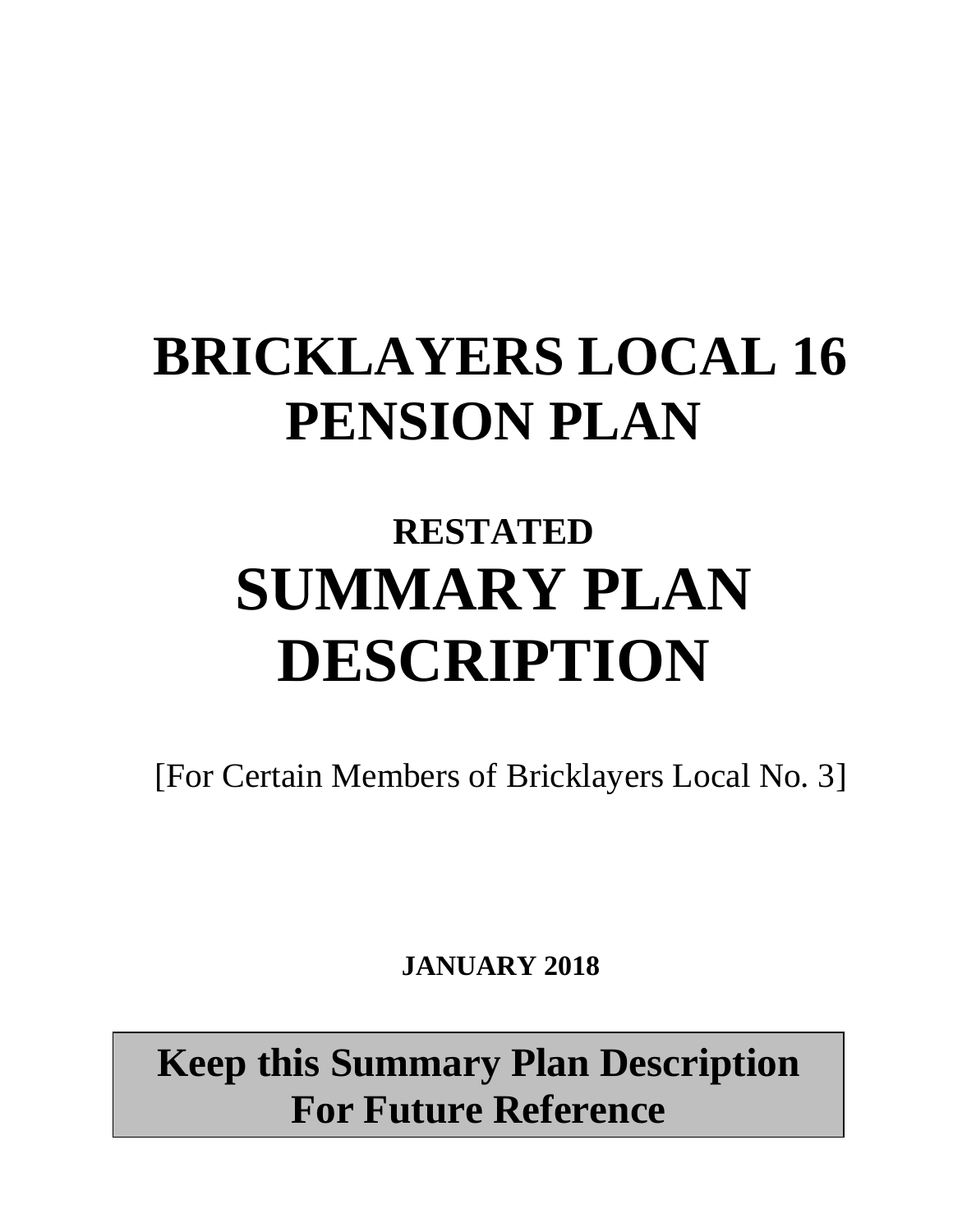## **TABLE OF CONTENTS**

Page

| I.    |                                                                          |  |
|-------|--------------------------------------------------------------------------|--|
| II.   |                                                                          |  |
|       | A.                                                                       |  |
|       | <b>B.</b>                                                                |  |
|       | C.                                                                       |  |
|       | D.                                                                       |  |
|       |                                                                          |  |
| Ш.    |                                                                          |  |
|       | $A_{\cdot}$                                                              |  |
|       | <b>B.</b>                                                                |  |
| IV.   |                                                                          |  |
| V.    | PENSION CREDIT, CREDITED SERVICE, VESTING &                              |  |
|       |                                                                          |  |
|       | A.                                                                       |  |
|       | <b>B.</b>                                                                |  |
|       | C.                                                                       |  |
|       | D.                                                                       |  |
|       | E.                                                                       |  |
| VI.   |                                                                          |  |
|       | A.                                                                       |  |
|       | <b>B.</b>                                                                |  |
|       | C.                                                                       |  |
|       | Reduced Early Retirement Benefit - Age 55 with 10 Years of Service<br>D. |  |
|       | E.                                                                       |  |
|       | F.                                                                       |  |
|       |                                                                          |  |
| VII.  |                                                                          |  |
|       | A.                                                                       |  |
|       | <b>B.</b>                                                                |  |
|       | C.                                                                       |  |
|       | D.                                                                       |  |
| VIII. |                                                                          |  |
|       | A.                                                                       |  |
|       | <b>B.</b>                                                                |  |
|       | C.                                                                       |  |
|       | D.                                                                       |  |
|       | E.                                                                       |  |
| IX.   |                                                                          |  |
|       | $1!1! \times 1!$                                                         |  |

Prohibited Employment in Masonry, Terrazzo & Marble A.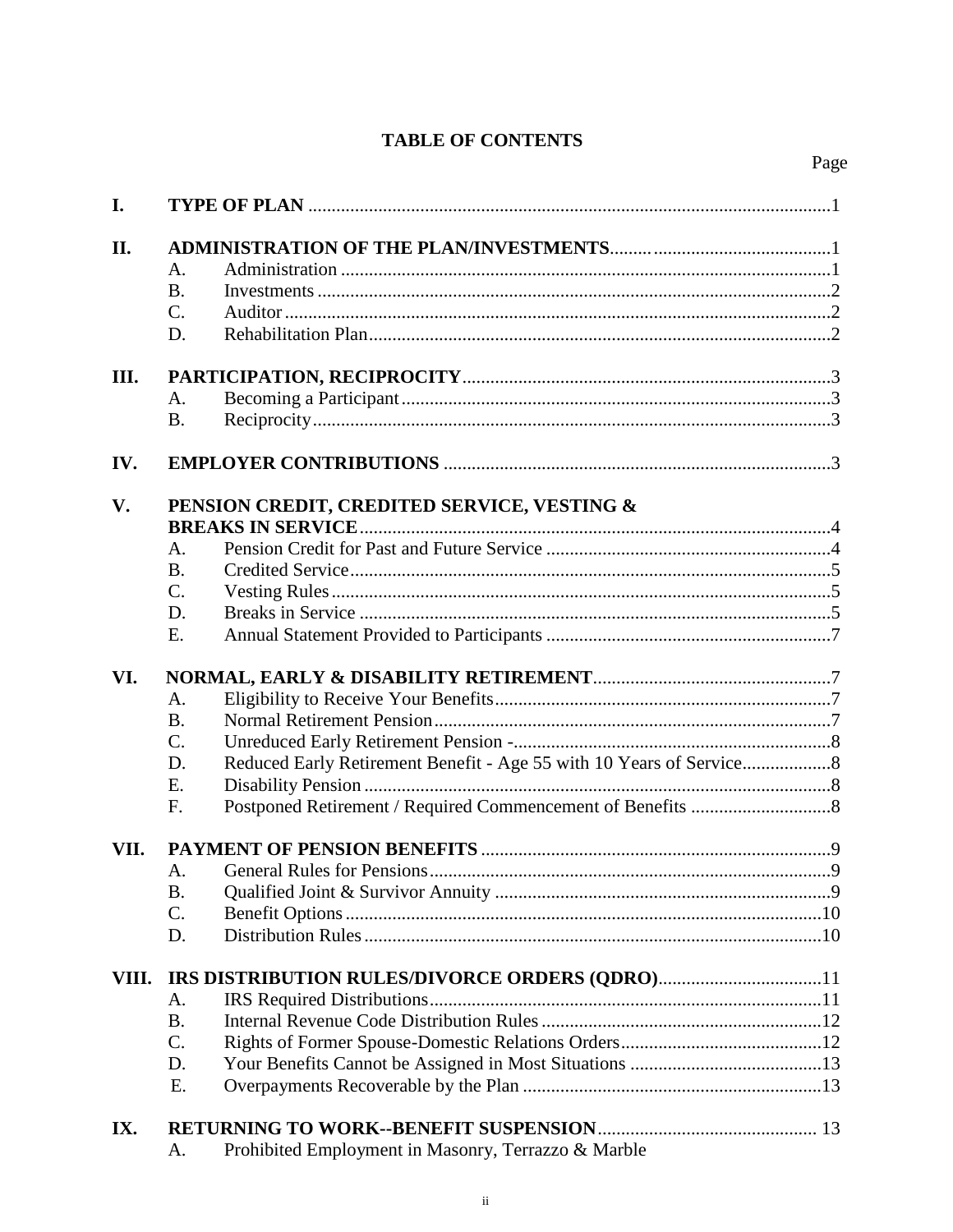|       | <b>B.</b>   |                                                                          |  |  |  |
|-------|-------------|--------------------------------------------------------------------------|--|--|--|
|       | $C$ .       |                                                                          |  |  |  |
|       | D.          |                                                                          |  |  |  |
|       | Ε.          |                                                                          |  |  |  |
|       | F.          |                                                                          |  |  |  |
| X.    |             |                                                                          |  |  |  |
|       | A.          |                                                                          |  |  |  |
| XI.   |             |                                                                          |  |  |  |
|       | $A_{\cdot}$ |                                                                          |  |  |  |
|       | <b>B.</b>   |                                                                          |  |  |  |
|       | C.          |                                                                          |  |  |  |
| XII.  |             | POTENTIAL LOSS OR DELAYED PAYMENT OF BENEFITS17                          |  |  |  |
| XIII. |             |                                                                          |  |  |  |
|       | A.          |                                                                          |  |  |  |
|       | <b>B.</b>   |                                                                          |  |  |  |
|       | C.          |                                                                          |  |  |  |
|       | D.          |                                                                          |  |  |  |
| XIV.  |             |                                                                          |  |  |  |
|       | A.          |                                                                          |  |  |  |
|       | <b>B.</b>   |                                                                          |  |  |  |
|       | C.          |                                                                          |  |  |  |
|       | D.          |                                                                          |  |  |  |
| XV.   |             |                                                                          |  |  |  |
|       | A.          |                                                                          |  |  |  |
|       | <b>B.</b>   |                                                                          |  |  |  |
|       | C.          |                                                                          |  |  |  |
|       | D.          |                                                                          |  |  |  |
|       | Ε.          |                                                                          |  |  |  |
|       | F.          | Funding Contributions & Collective Bargaining Agreements & Fund Medium22 |  |  |  |
|       | G.          |                                                                          |  |  |  |
|       |             |                                                                          |  |  |  |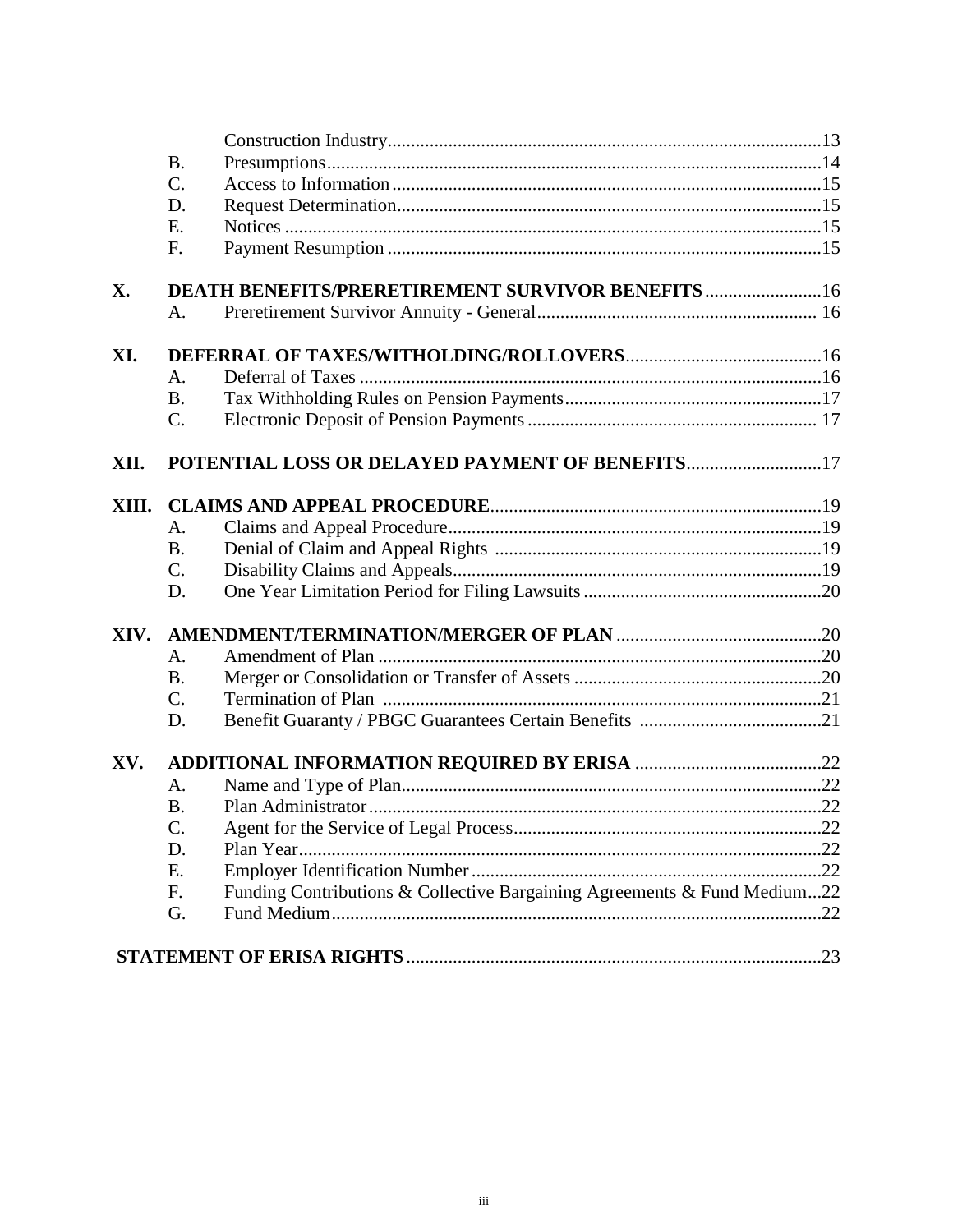## **SAN FRANCISCO BRICKLAYERS LOCAL NO. 16 PENSION PLAN 888-208-0250 (Toll Free)**

#### **BOARD OF TRUSTEES**

#### **UNION TRUSTEES EMPLOYER TRUSTEES**

John Tays Anthony Rossi David Jackson Guiseppe Patania Angelo DeMaria, Jr.

#### **Bricklayers Local 3 10806 Biggs Street** 285 Commission Street **San Leandro, CA 94577 Salinas, CA 93901**

#### **ADVISORS TO THE PLAN**

| THIRD PARTY ADMINISTRATOR    | <b>Chuck Besocke</b><br>BeneSys Administrators<br>7180 Koll Center Parkway, #200<br>Pleasanton, CA 94566<br>$(925)$ 208-9995                    |
|------------------------------|-------------------------------------------------------------------------------------------------------------------------------------------------|
| <b>INVESTMENT CONSULTANT</b> | Jennifer Mink/Brian Hicks<br><b>Investment Performance Services</b><br>642 Newtown Yardley Road, #205<br>Newton, PA 18940<br>$(215) 867 - 2330$ |
| <b>AUDITOR</b>               | Troy Atkinson/Melissa Evjenth<br>Vavrinek, Trine, Day & Co.<br>155 Bovet Road, Suite 600<br>San Mateo, CA 9494402<br>$(415) 836 - 4000$         |
| <b>ACTUARY</b>               | David Venuti<br>David Venuti & Associates<br>5050 El Camino Real, Suite 106<br>Los Altos, CA 94022<br>$(650)$ 960-5700                          |
| <b>LEGAL COUNSEL</b>         | Richard K. Grosboll<br>Neyhart, Anderson Flynn & Grosboll<br>369 Pine Street, Suite 800                                                         |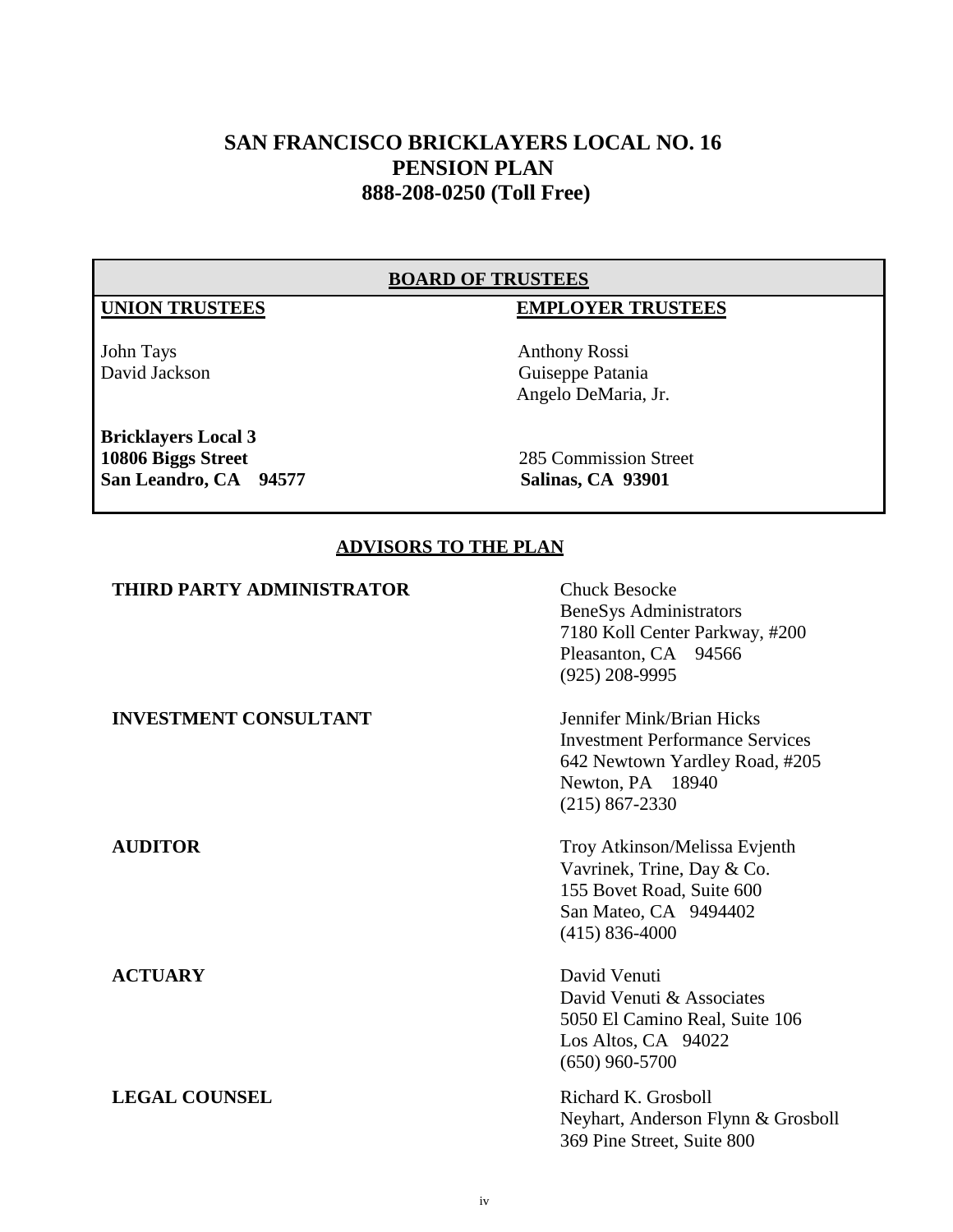San Francisco, CA 94104 (415) 677-9440

## **BRICKLAYERS LOCAL NO. 16 PENSION PLAN**

Dear Participant:

We are pleased to provide this new booklet, known as a Summary Plan Description, for the Bricklayers Local No. 16 Pension Plan ("Plan"). The Plan provides retirement benefits to members of Bricklayers Local No. 3 working under a collective bargaining agreement with Bricklayers Local No. 3. The predecessor Union was Bricklayers Local 16, which is the source of the Plan name.

This booklet summarizes the key provisions of the Plan including how you earn benefits, when you may commence receiving your benefits and the choices you have when your benefits are paid to you. The formal text of the Plan controls eligibility, benefit payments, and other aspects of the Plan. **In the event of any ambiguity or a conflict between this booklet and the Plan, the Plan will govern**.

The Plan provides options you may choose to meet your needs upon your retirement or withdrawal from the Masonry, Terrazzo and Marble Construction Industry.

You should read this booklet carefully. Moreover, if you are married you should discuss the Plan's benefits, options and other rules with your spouse.

## **KEEP THIS BOOKLET FOR FUTURE REFERENCE**

Over the years you may accumulate a substantial pension benefit to which you or your named beneficiary may be entitled. Please submit a completed beneficiary form to the Plan Office and notify the Plan of any address changes.

Only the Board of Trustees is authorized to interpret the Plan of benefits described in this booklet. The Board of Trustees has the full discretionary authority to determine eligibility for benefits, claims and appeals and to construe and interpret the Plan and related documents, and any rules.

If you have any questions about the Plan or desire additional information, please contact the Plan Office at the address listed above.

Sincerely,

Board of Trustees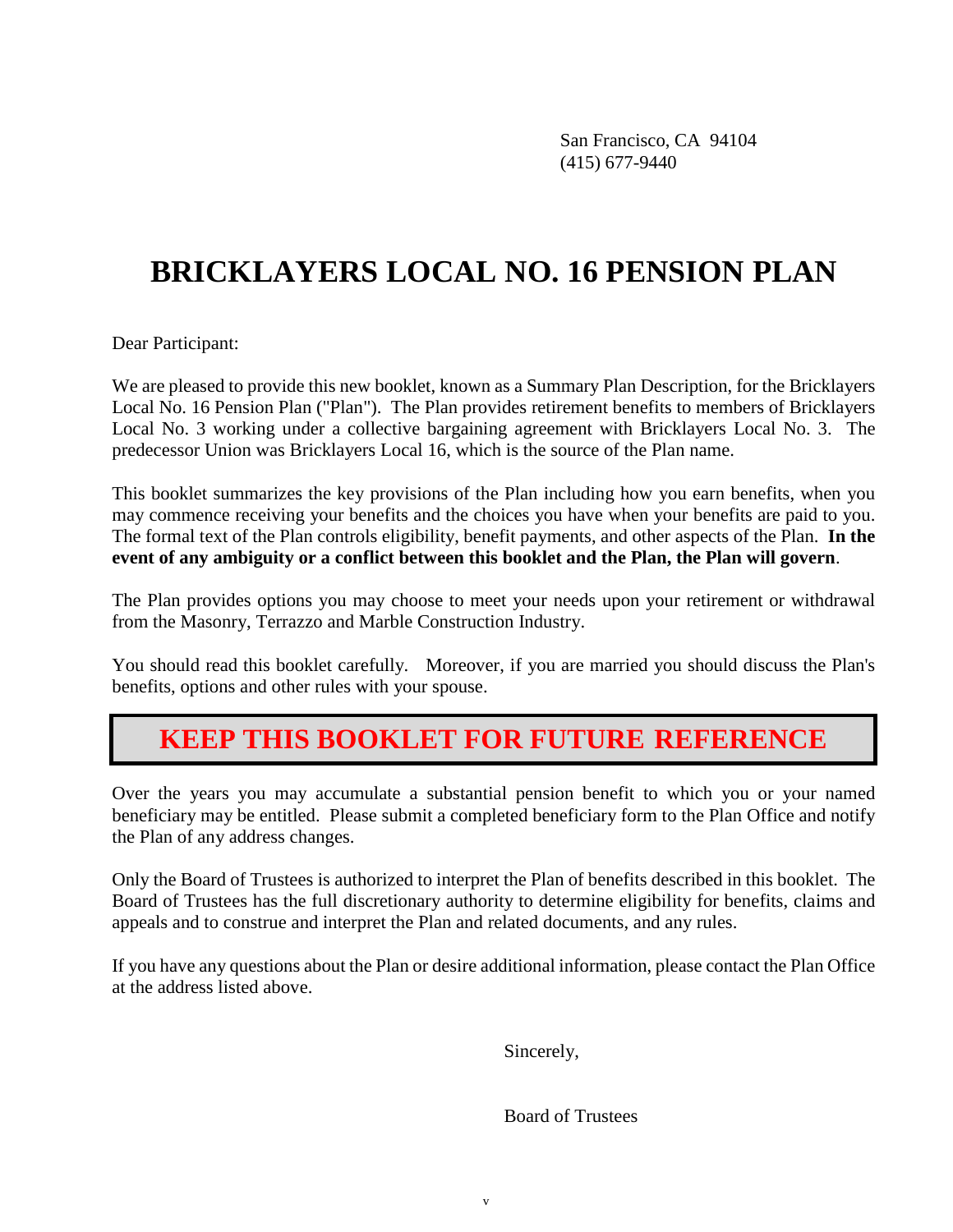## **IMPORTANT NOTICES**

## **C A U T I O N: FUTURE AMENDMENTS**

Future amendments to the Plan may have to be made from time to time to comply with Congressional action, rulings by federal agencies, and/or courts and other changes deemed necessary or prudent by the Board of Trustees. You will be notified when important amendments to the Plan are made. Before you decide to retire, you should contact the Plan Office to determine if there have been Plan changes or other developments that may affect your retirement benefits.

## **LIMITATION UPON RELIANCE ON BOOKLET AND STATEMENTS**

This booklet provides a brief, general summary of the Plan rules. It is not intended to cover all the details of the Plan. Nothing in this Summary Plan Description is meant to interpret or change the Plan provisions. You should review the Plan to fully determine your rights. The Plan is available for your review at the Plan Office upon written request.

You are not entitled to rely upon oral statements of employees of the Plan Office, a Trustee, an Employer, any Union Officer, or any other person or entity. If you wish an interpretation of the Plan, you should address your request in writing to the Board of Trustees at the Plan Office. To make their decision, the Board of Trustees must be furnished with full and accurate information concerning your situation.

**As a courtesy to you, the Plan Office may respond orally to questions; however, oral information and answers are not binding upon the Plan and cannot be relied upon in any dispute concerning your benefits and/or the Plan.**

**You should further understand that, from time to time, there may be an error in a statement, letter or other communication that you receive which may be corrected upon an audit or review. The Board of Trustees reserves the right to make corrections whenever any error is discovered.**

## **CONSULT WITH TAX ADVISOR**

The Plan Office does not provide tax advice or suggest how you should receive your benefits. **You should discuss with a tax advisor the tax consequences of any withdrawal of funds or selection of a benefit option.**

#### **ONE YEAR TO FILE LAWSUIT**

If your appeal has been denied or there has been a different form of adverse action taken against you, such person (Participant, beneficiary or any other person or entity) has one year from the date of such denied appeal or adverse action to file a lawsuit. If the person fails to do so, no lawsuit is permitted.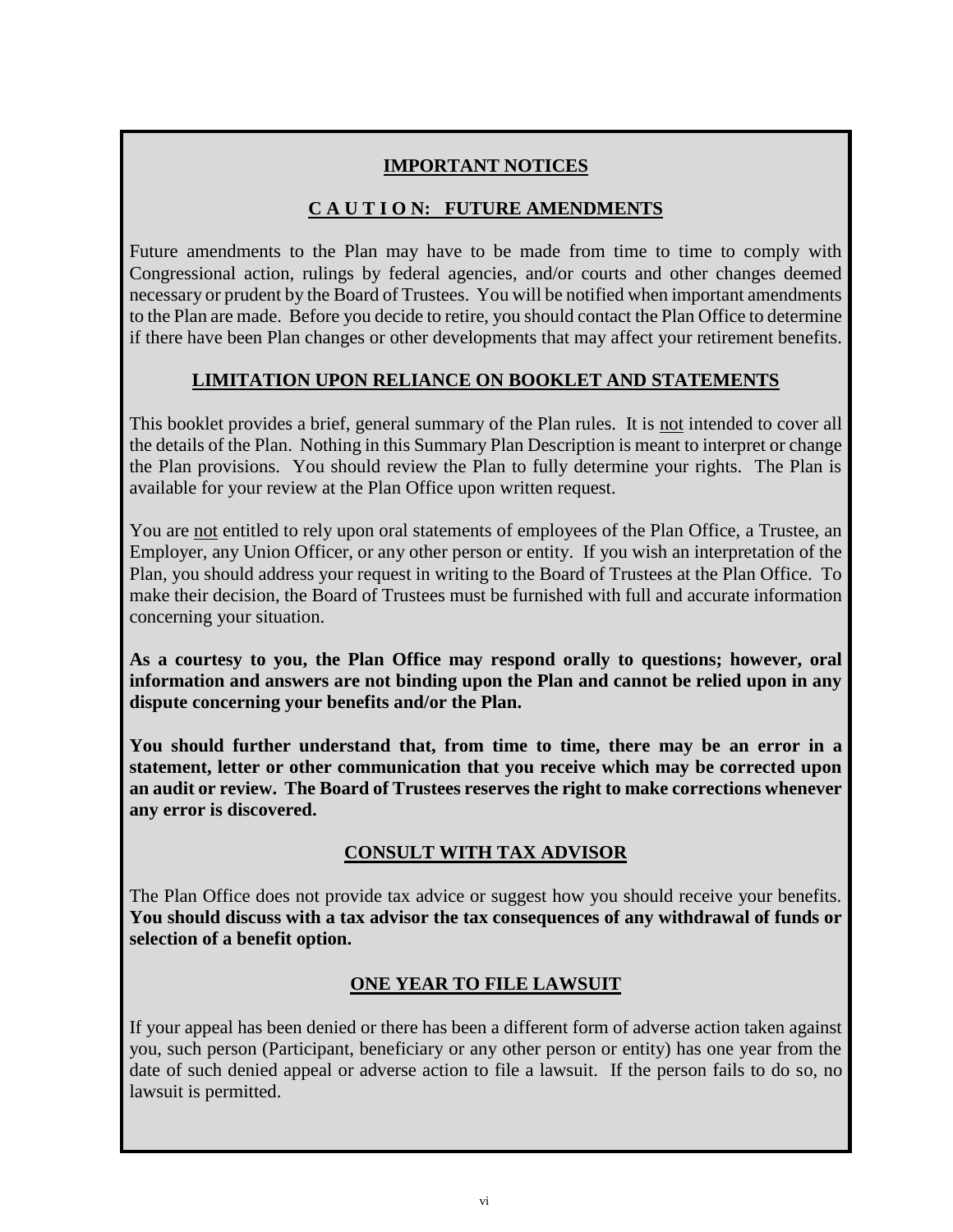### **I. TYPE OF PLAN**

The official name of the Plan is the Bricklayers Local No. 16 Pension Plan ("Plan"). The Plan was originally established as of July 1, 1968 and has been restated effective as of January 1, 2014 (the prior restatement was as of January 1, 2009). Originally, the Plan was known as the "B.M. and P.I.U. Plan" but as of February 1, 1979, was changed to the Bricklayers & Allied Craftsmen Local 16 Pension Plan.

The Plan is a multi-employer, collectively bargained defined benefit pension plan, which means that the Plan contains a formula for determining your pension benefit at retirement. If you are vested, you will be entitled to a "defined' benefit at retirement based on your years of service and the formula provided in the Plan and as summarized in this booklet. Benefits are payable at Normal Retirement (after age 62 or older) or reduced benefits at early retirement (age 62).

The Plan is governed by a federal law known as the Employee Retirement Income Security Act as amended ("ERISA") and is insured under the federal Pension Benefit Guaranty Corporation, known as the "PBGC". See Article X, Section C & D of this booklet for more information on the Plan's provisions relating to termination and the PBGC guarantees of certain benefits.

#### **II. ADMINISTRATION OF THE PLAN/INVESTMENTS**

#### **A. ADMINISTRATION**

The Plan is administered by a Board of Trustees comprised of up to six Trustees. One-half of the Trustees, called "Employer Trustees," are current or former contributing employers and one half of the Trustees, called "Union Trustees," are selected by Bricklayers Local 3. The Trustees are listed on page IV of this booklet.

The Board of Trustees has many powers and functions including without limitation, investing the Plan's assets, interpreting Plan provisions, amending the Plan, deciding policy questions, and appointing advisors and consultants, such as an auditor, legal counsel and investment consultant.

The Board of Trustees has delegated the day-to-day administration of the Plan, including preparation of the annual statements and processing of applications and issuance of benefit payments, to BeneSys Administrators, a professional third-party administration firm. The fiscal year for the Plan is from July 1 through June 30 of the following year (known as the "Plan Year").

Only the Board of Trustees and its authorized representatives are authorized to interpret the Plan of benefits described in this booklet. No one else can interpret this Plan or act as an agent for the Board of Trustees – this includes individual Trustees, Employers, Unions and their representatives. The Board of Trustees (and persons or entities appointed or so designated by the Board) has the full discretionary authority to determine eligibility for benefits and to construe the terms of the Plan (and other documents pertaining to the Plan and Trust) and any rules adopted by the Trustees.

#### **Who to Contact for Account Questions**

Please contact the Plan Office at (925) 208-9995 (Toll free: (888)-208-0250) if you have questions or want to know more about the Plan and/or your Account.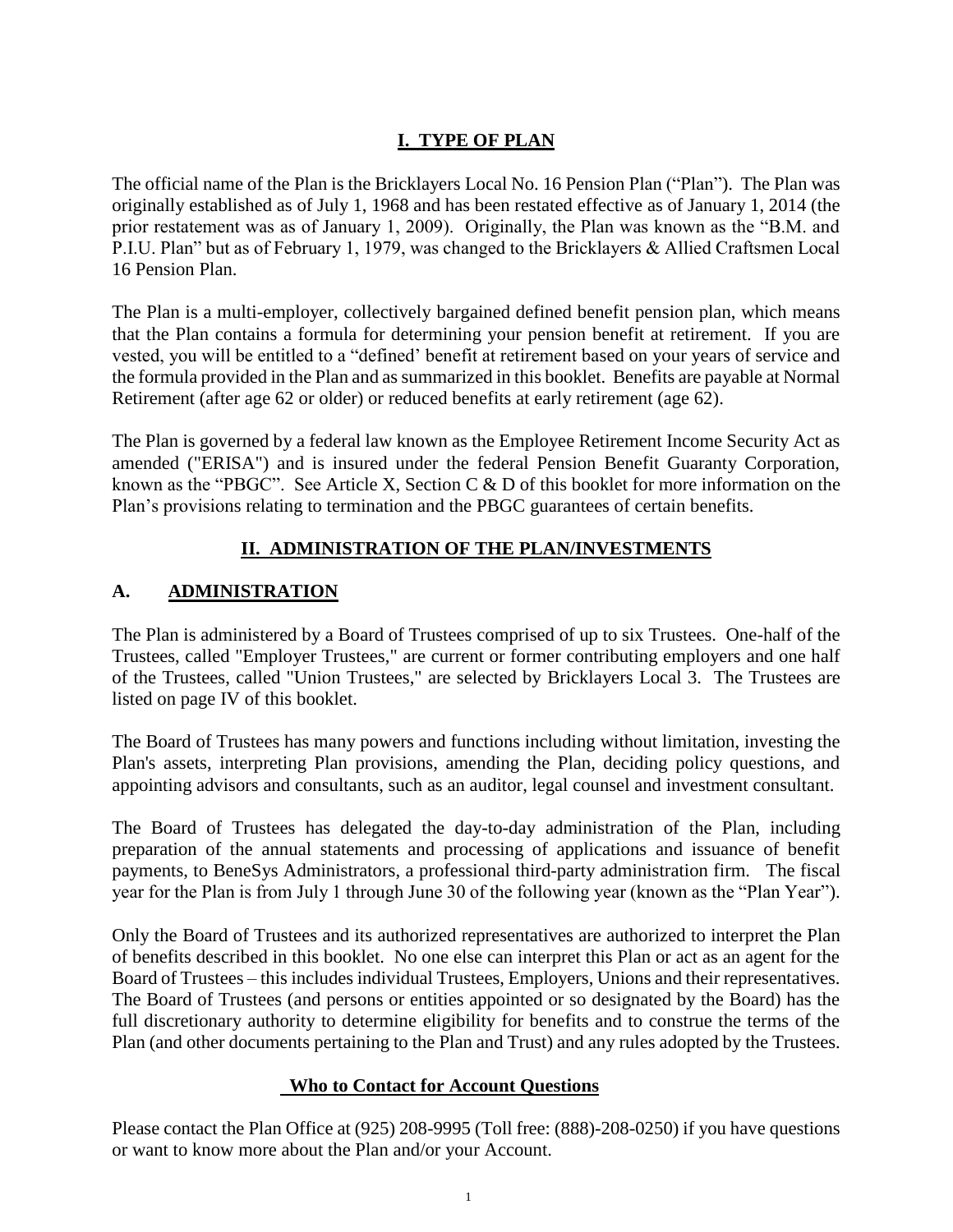## **B. INVESTMENTS**

Investments are diversified among fixed income securities, common stocks and other investment vehicles. Other types of investments could be used in the future. The Board of Trustees has contracted with Investment Performance Services, a registered investment manager, to prudently invest the Plan's assets in accordance with the Investment Policy adopted by the Board of Trustees.

## **C. AUDITOR**

The Board of Trustees has contracted with Vavrinek, Trine, Day and Company, a certified public accounting firm, to periodically audit the Plan's assets and to prepare the Plan's annual tax return (Form 5500).

## D. **REHABILITATION PLAN**

Federal law requires pension plans in critical status to adopt a rehabilitation plan aimed at restoring the financial health of the plan. The law permits pension plans to reduce, or even eliminate, benefits called "adjustable benefits" as part of a rehabilitation plan. In 2011 the plan reduced or eliminated adjustable benefits. If the trustees of the plan determine that further benefit reductions are necessary, you will receive a separate notice in the future identifying and explaining the effect of those reductions. Any reduction of adjustable benefits will not reduce the level of a participant's basic benefit payable at normal retirement. In addition, the reductions may only apply to Participants and beneficiaries whose benefit commencement date is on or after April 1, 2011.

To improve the Plan's funding situation, the Trustees adopted the following rehabilitation plan on January 27, 2011. The terms of the rehabilitation plan will continue as long as required to improve the Plan's funding situation. For Plan participants not in pay status, effective April 1, 2011:

- The monthly benefit accrual rate for benefits earned from April 1, 2011 forward decreased from 2% of contributions that are counted for benefit accrual to 1% of contributions that are counted for benefit accrual
- The unreduced retirement age increased from age 60 to age 62
- Early retirement benefits paid before age 62 are reduced to the actuarial equivalent of the age 62 benefit
- The 60-month guaranteed payment period was eliminated
- The disability retirement benefit was eliminated
- The lump sum pre-retirement death benefit was eliminated

You may obtain a copy of the Plan's rehabilitation plan and the actuarial and financial data that demonstrate any action taken by the plan toward fiscal improvement by contacting the plan administrator.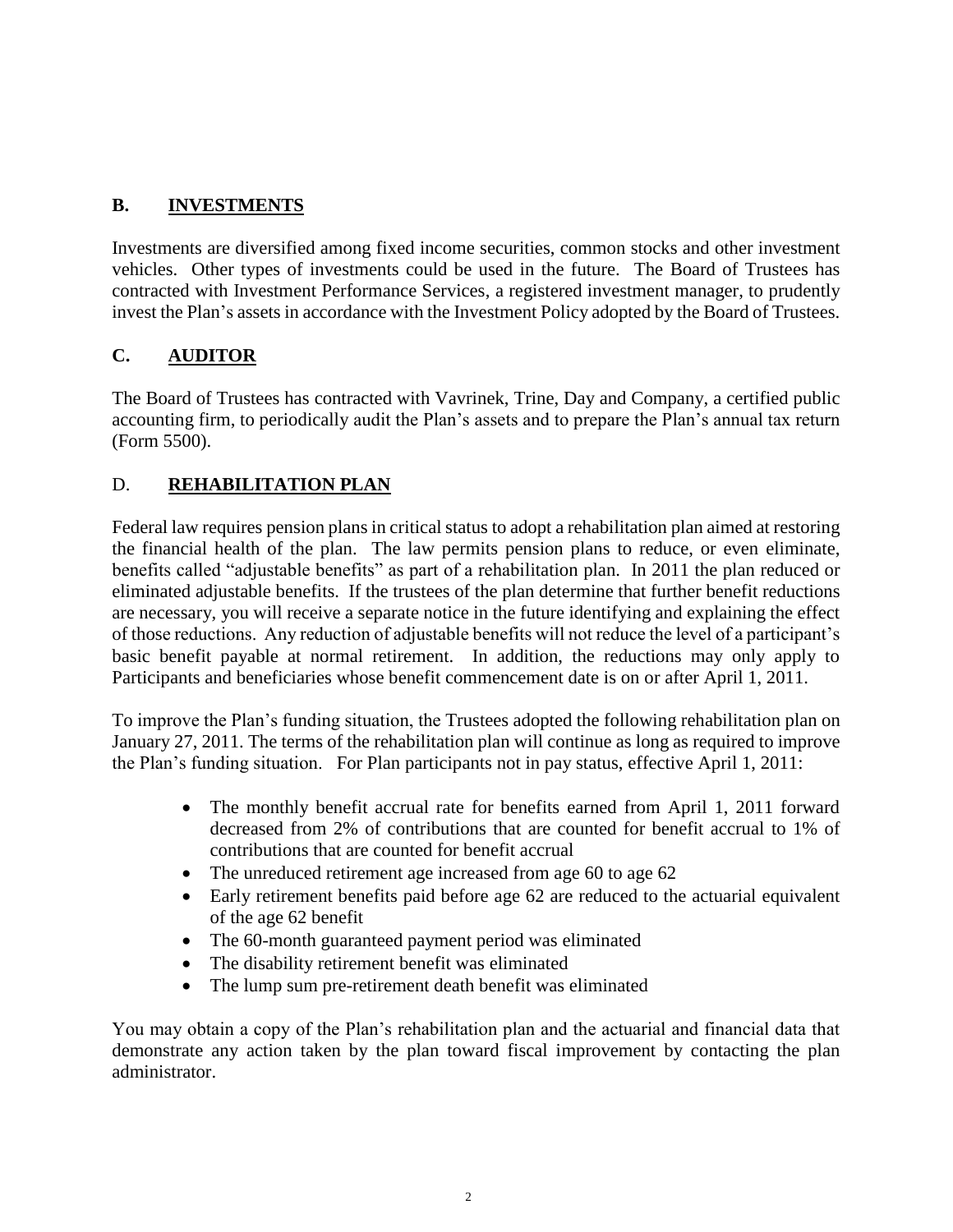## **III. PARTICIPATION AND RECIPROCITY**

## **A. BECOMING A PARTICIPANT; 300 HOURS IN 12 CONSECUTIVE MONTHS**

Employees covered by a collective bargaining agreement between an employer and Bricklayers and Allied Craftworkers Union Local No. 3 ("BAC 3") that requires contributions to the Bricklayers Local No. 16 Pension Plan become Participants in the Plan as of January 1 or July 1 next following a 12-consecutive month period during which the Participant earns at least 300 hours of Pension Credit in Covered Employment. The Plan does not cover all employees of employers because the collective bargaining agreements usually require contributions to this Trust only for bricklayers, stonemasons and allied masonry craft classifications.

You continue as a Participant until you incur a permanent Break in Service resulting in the cancellation of your earned Pension Credit and Credited Service, or until your death, whichever first occurs. See Section D below on page 5 for a summary of the Break in Services rules.

## **B. RECIPROCITY**

The Board of Trustees is authorized to enter into reciprocity agreements with the Board of Trustees of other qualified sponsored retirement Plans associated with other local unions affiliated with the International Union of Bricklayers and Allied Craftworkers. Such agreements allow for the transfer of your pension benefits with the Plan to another defined benefit Plan, or vice versa, depending on your Home Local Union. The form and content of any such reciprocity agreement is at the discretion of the Board of Trustees. Reciprocity is not automatic. Thus, if you are working for an employer in another geographic area covered by a different employee benefit plan sponsored by a different Bricklayers Local Union, you should contact the Plan Office to determine whether a reciprocity agreement exists.

If you work under a collective bargaining agreement in the jurisdiction of another Bricklayers Local Union, your Employer's contributions under that agreement will be made on your behalf to that Local Union's pension fund. If that Local Union's Pension Fund is signatory to a Reciprocal Agreement with this Plan and you execute a pension transfer authorization form, a portion or all of the contributions that are reported to the other pension fund will be transferred to this Plan and be calculated as if you had worked in Local 3's jurisdiction (and vice versa). The specific terms of each reciprocity agreement govern such transfers. **As a general rule, contributions made prior to the date you sign a transfer authorization form will not be transferred.**

If there is no such reciprocal agreement or you do not authorize the transfer of contributions, the contributions will not be transferred, and the contributions made on your behalf to the other pension fund will be subject to that other Plan's rules.

## **IV. EMPLOYER CONTRIBUTIONS**

Your pension benefit is funded by Employer contributions made on your behalf pursuant to collective bargaining agreements with Bricklayers Local No. 3. The contribution rates for each hour of your employment are set, from time to time, by the parties to such agreements. Employer contribution rates may be increased, decreased, stay the same or be terminated by the parties to the collective bargaining agreement at any time in the future**. The amounts contributed to the Plan have varied over the years. For Journeymen working in the Local 16 jurisdiction, employer**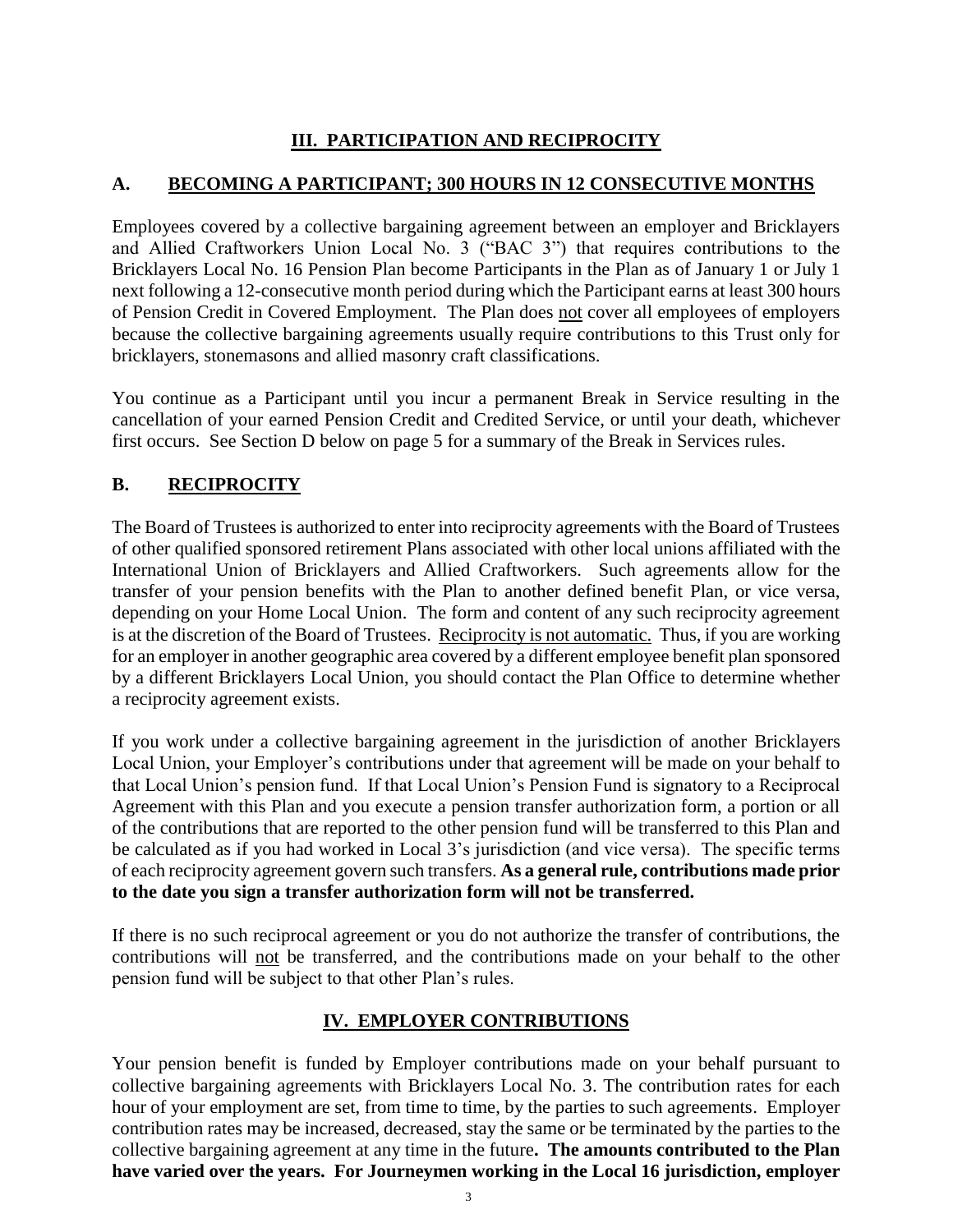**contributions are \$8.75 an hour: \$5.75 is for unfunded liability (not being used to calculate your benefits) and \$3.00 counts for benefits. The unfunded liability contribution amount is \$0.70 per hour for apprentices (no benefit is calculated on that portion of the Employer contribution). These amounts may change in the future.**

Your Employer is required to make contributions for your hours of work by the 15th day of the month following the month in which your hours of work were performed. Your Employer forwards to the Plan Office a transmittal form that contains the name and hours of work performed by each Covered Employee together with a payment to the Trust. The Plan Office credits your Individual Account with the amount of employer contributions made on your behalf.

#### **ALERT: IF YOU BELIEVE YOUR EMPLOYER IS NOT CONTRIBUTING THE FULL AMOUNT TO THE PLAN**

You **should notify the Union and the Plan Office immediately** if you are aware or suspect that your Employer has not contributed to the Plan on your behalf the full amount required under your collective bargaining agreement. If you fail to do so, your benefit may not be credited the correct or full amount or there may be delays in the crediting of such amounts.

The Plan Office reviews your Employer's monthly transmittal reports for mathematical accuracy and notifies the Employer if there is an error in the Employer's contributions which requires correction. Employer payments are transmitted to the custodial bank which allocates sums contributed to this Plan. Each month the Plan Office makes the necessary computer entries reflecting the contributions made on your behalf. No employee contributions are permitted in the Plan. You may obtain a list of contributing Employers with their addresses and a copy of your applicable collective bargaining agreement upon written request to the Plan Office.

#### **V. PENSION CREDIT, CREDITED SERVICE, VESTING AND BREAKS IN SERVICE**

#### . **A. PENSION CREDIT FOR PAST AND FUTURE SERVICE**

1. Credit for Periods Prior to July l, 1968 (Past Credited Service). An Employee is entitled to Past Credited Service prior to July 1, 1968, in accordance with the provisions of Section 1.14.

2. Credit for Periods on and After July 1, 1968 (Future Credited Service). An Employee is entitled to Future Credited Service on the basis of his Covered Hours in accordance with the following schedule:

| Credited Hours in Each Plan Year | <b>Future Credited Service</b> |  |
|----------------------------------|--------------------------------|--|
| Under 300 Hours                  |                                |  |
| 300 but less than 400            | $\cdot$ 1                      |  |
| 400 but less than 500            | $\cdot$ .2                     |  |
| 500 but less than 600            | $\cdot$ 3                      |  |
| 600 but less than 700            | $\cdot$ 4                      |  |
| 700 but less than 800            | .5                             |  |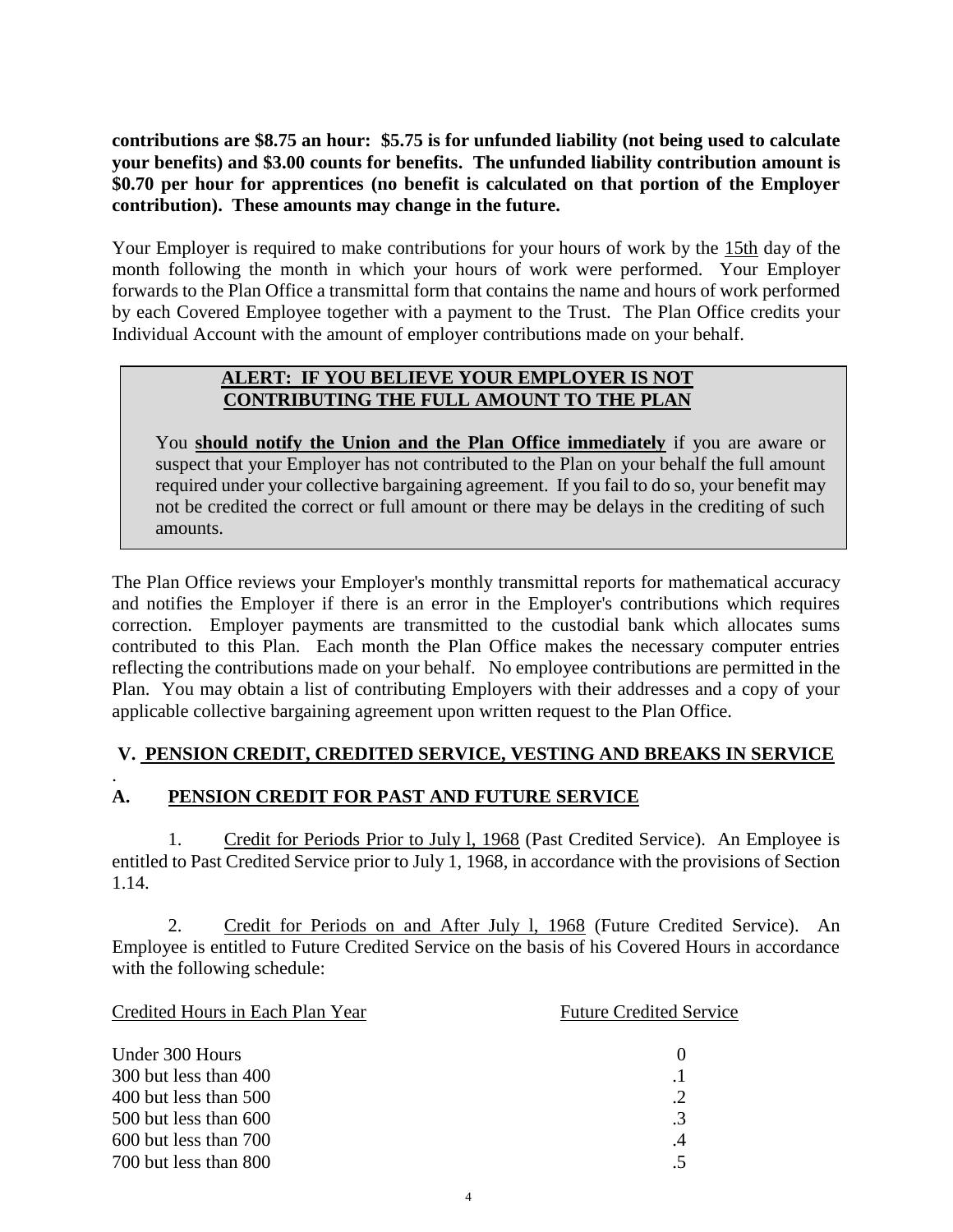| 800 but less than 900  |     |
|------------------------|-----|
| 900 but less than 1000 |     |
| 1000 or more           | 1.0 |

3. Pension Credit Definition. Pension Credit for future service is granted only for hours of work in a job classification set forth in a collective bargaining agreement between Bricklayers Local No. 3 and an Employer requiring contributions for such hours of work to the Trust

4. Credit for Certain Military Service. Pursuant to the Veterans Readjustment Assistance Act, the Uniformed Services Employment and Reemployment Rights Act of 1994, and other applicable federal law, an authorized leave of absence due to military service in the Armed Forces of the United States shall be considered Credited Service and Vesting Credits under the Plan, provided that the Participant complies with all of the requirements of applicable federal law, this Plan, and any rules established by the Board of Trustees or its delegate. Only service in the Armed Forces of the United States for which credit is required under the above-referenced federal laws will be considered under this subsection.

**B. CREDITED SERVICE:** 1000 Hours of Service: A Year of Credited Service is granted for 1,000 or more hours of Credited Service in a calendar year commencing on and after January 1, 1968. (Periods prior to January 1, 1968 are governed by the prior Plan provisions.) Credited Service includes work in Covered Employment for which a Contributing Employer is required to make contributions to this Plan.

Pregnancy, Birth and Related Periods. If a Participant is absent from Covered Employment for an Employer for any period on or after August 23, 1984 due to: (a) the pregnancy of the Participant or (b) the birth of a child of the Participant, or (c) the placement of a child with the Participant in connection with the adoption of such child by such Participant, or (d) caring for any such child of the Participant for a period beginning immediately following such birth or placemen, the Plan regards hours of such absence as hours of Credited Service for Vesting but not for Pension Credit (no benefit is earned during this period, but Vesting Credit is granted).

## **C. VESTING RULE: 5-Year Vesting Requirement (for period from 1/1/1998 forward)**

To be "100% Vested" means that your accumulated Pension Credit and Credited Service cannot be cancelled if you leave Covered Employment and you will be entitled to a Pension at Normal Retirement Age or Early Retirement Age (if you meet all Plan requirements).

5 Years Vesting if Covered Employment on or after 1/1/1998. A Participant who has one hour of Covered Employment requiring contributions to this Plan on or after January 1, 1998 is fully Vested (100%) vested after he accumulates at least five years of Pension Credit or Credited Service since any permanent Break-in-Service that resulted in the permanent cancellation of previously accumulated Credited Service and Pension Credit. Different vesting rules existed for periods prior to January 1, 1998.

#### **D. BREAKS IN SERVICE**

A "Break-in-Service" means that you left employment with an Employer required to make contributions on your behalf to this Pension Trust. When a Break-in-Service occurs before you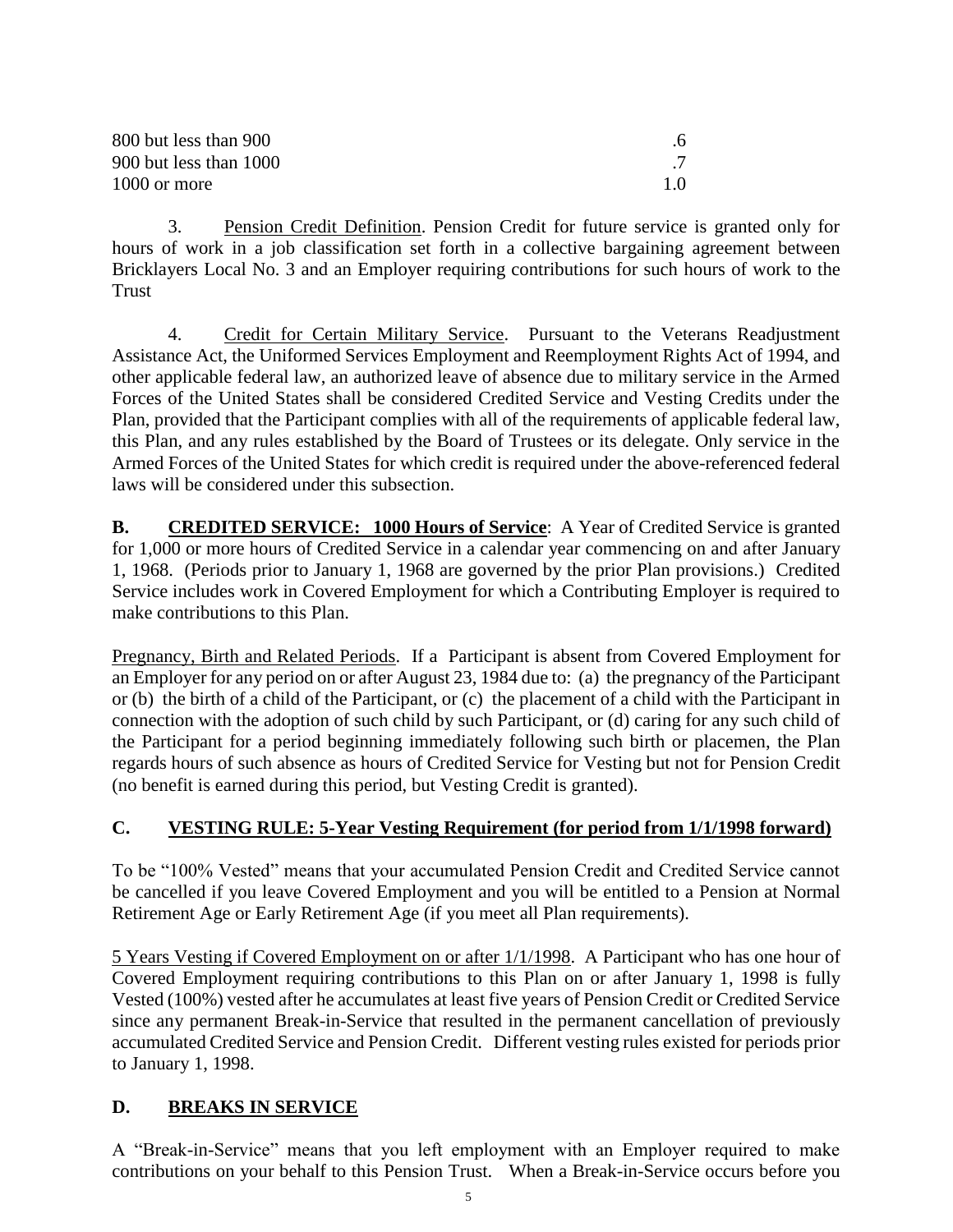are vested, your accumulated Pension Credit and Credited Service are cancelled. Should you later return to work for a contributing Employer, you will commence earning Pension Credits as though you had not been previously employed. The following rules apply:

1. Temporary Breaks-in-Service on and After January 1, 1976. From January 1, 1976 forward, a Participant who is not vested incurs a one-year Break-in-Service if, in a Calendar Year, he fails to work three hundred hours of Covered Employment (or had 300 hours of Credited Service). (Breaks in Service occurring prior to July 1, 1976 are governed by the Plan in effect at the time the Break- in-Service occurred.)

Except as provided in Section 3 below, if a Participant has a one-year Break- in-Service as defined in this Section, any Credited Service accumulated prior to the one-year Break- in-Service will be canceled unless he returns to Covered Employment in the succeeding year and accumulates at least three hundred hours of Credited Service.

## 2. Permanent Breaks in Service

a. From January 1, 1976 through December 31, 1984. A non-vested Participant's accumulated Credited Service or Pension Credit from January 1, 1976 through December 31, 1984 is automatically canceled if the number of consecutive years of Breaks-in-Service exceeds the aggregate number of the Participant's years of Credited Service or Pension Credit accumulated prior to any such Break- in-Service.

b. From and After January 1, 1985 (current). Effective as of January 1, 1985, a nonvested Participant's Credited Service and Pension Credit is automatically canceled if the Breakin-Service exceeds the five consecutive one-year Breaks-in-Service. In computing the total number of years of Credited Service or Pension Credit prior to the Break-in- Service, Pension Credit or Credited Service previously lost because of a prior permanent Break-in-Service shall not be considered.

## **3.** Exceptions to Break in Service Rules

In determining whether a Break in Service has occurred, the following periods are excluded from any such determination.

a. Disability. A Participant is incapable because of a serious disability, illness or accident as determined by the Board of Trustees, of performing any work for which contributions are required to the Pension Fund, provided an application for such leave of absence (exception to the break in service rules) is made in writing to the Board of Trustees within thirty days after commencement of such disability.

b. Military Service. Service in any of the armed forces of the United States for a period of up to five years, or such other period as provided by the Uniformed Services Employment and Reemployment Rights Act of 1994 or any successor law (hereinafter "USERRA"), provided that following discharge from such service the Participant returns to Covered Employment within the period required to qualify for benefit protection under USERRA or any successor law. If this condition is met, the Participant shall be credited with Hours of Service for each year of military service equal to the number of Hours of Service he or she earned during the twelve-month period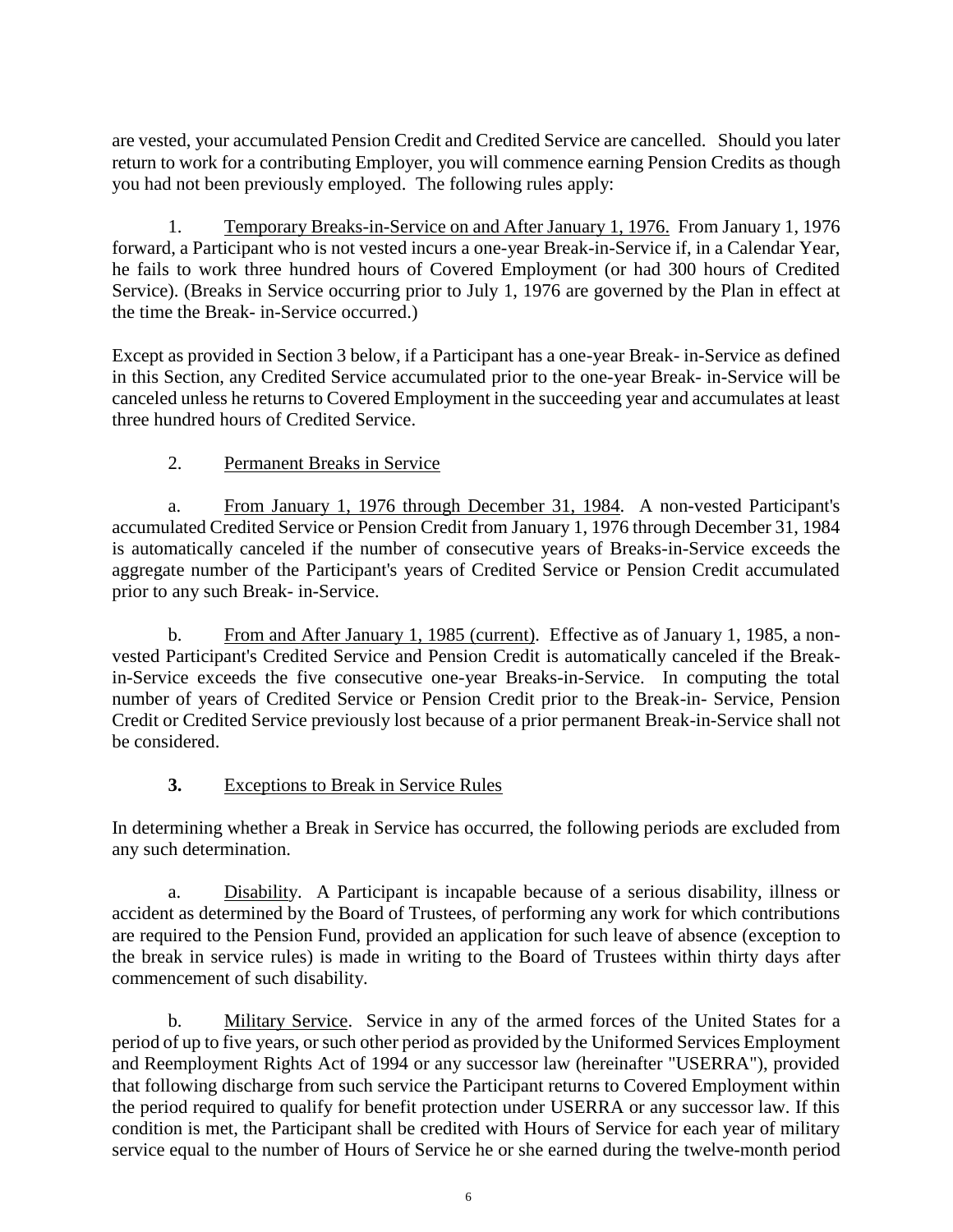immediately prior to entering such military service. Pro rata credit shall be given for partial years of military service.

3. Immediate Transfer to Non-Covered Employment. A Participant will not incur a Break-in-Service if he is immediately transferred directly from Covered Employment to noncovered employment with the same employer.

4. Pregnancy/Childbirth/Adoption. A Participant will not incur a Break- n-Service for absences from covered Employment on or after August 23, 1984: (a) by reason of pregnancy of the Participant; (b) by reason of the birth of a child of the Participant; (c) by reason of the placement of a child with the Participant in connection with the adoption of such child by such Participant; or (d) for purposes of caring for any such child of the Participant for a period beginning immediately following such birth or placement.

## **E. ANNUAL STATEMENT PROVIDED TO PARTICIPANTS**

The Plan Office will furnish you with a statement showing your benefits as of the end of the Plan Year, which includes the Employer contributions made on your behalf. You should receive your annual statements within 4-5 months after the end of the Plan Year. The annual statement records the hours for which contributions were made up to the end of May before the current June 30 Valuation Date. Your most recent June contributions will not be included in the annual statement because contributions for the June hours you worked are not required to be made by your employer until the 15th day of July. For example, the hours you work in June will be reported by your employer in July and will be included in the following year's Valuation Statement as of June 30. Moreover, paychecks to employee are sometimes issued on a weekly basis. Some checks may reflect work days overlapping the end of one month or payment for the last week of a month may be paid in the following month

## **VI. NORMAL, EARLY AND DISABILITY RETIREMENT**

## **A. ELIGIBILITY TO RECEIVE YOUR BENEFITS**

To be entitled to receive your Plan benefits you must terminate your employment and file a complete benefit application. To receive your benefits once you are eligible for such benefits, you should file an application in a form and manner prescribed by the Plan within 60 days of your anticipated retirement or benefit commencement date. Applications may be obtained from the Plan Office. To avoid delays, you should submit with your application:

- your intended retirement date or benefit commencement date;
- proof of age (your birth certificate), and that of your spouse if you are married (if you desire a joint and survivor annuity form of benefit);
- your social security number, and if married, your spouse's social security number;
- proof of marriage, if applicable (marriage certificate);
- Court-approved copy Final Judgment in your divorce action, including any settlement agreement or other pertinent divorce papers.

If you will be receiving a monthly pension benefit from the Plan, your pension is effective the first day of the month following the date you file your completed pension application and you are eligible to receive your benefits. Benefit checks are prepared effective as the first day of each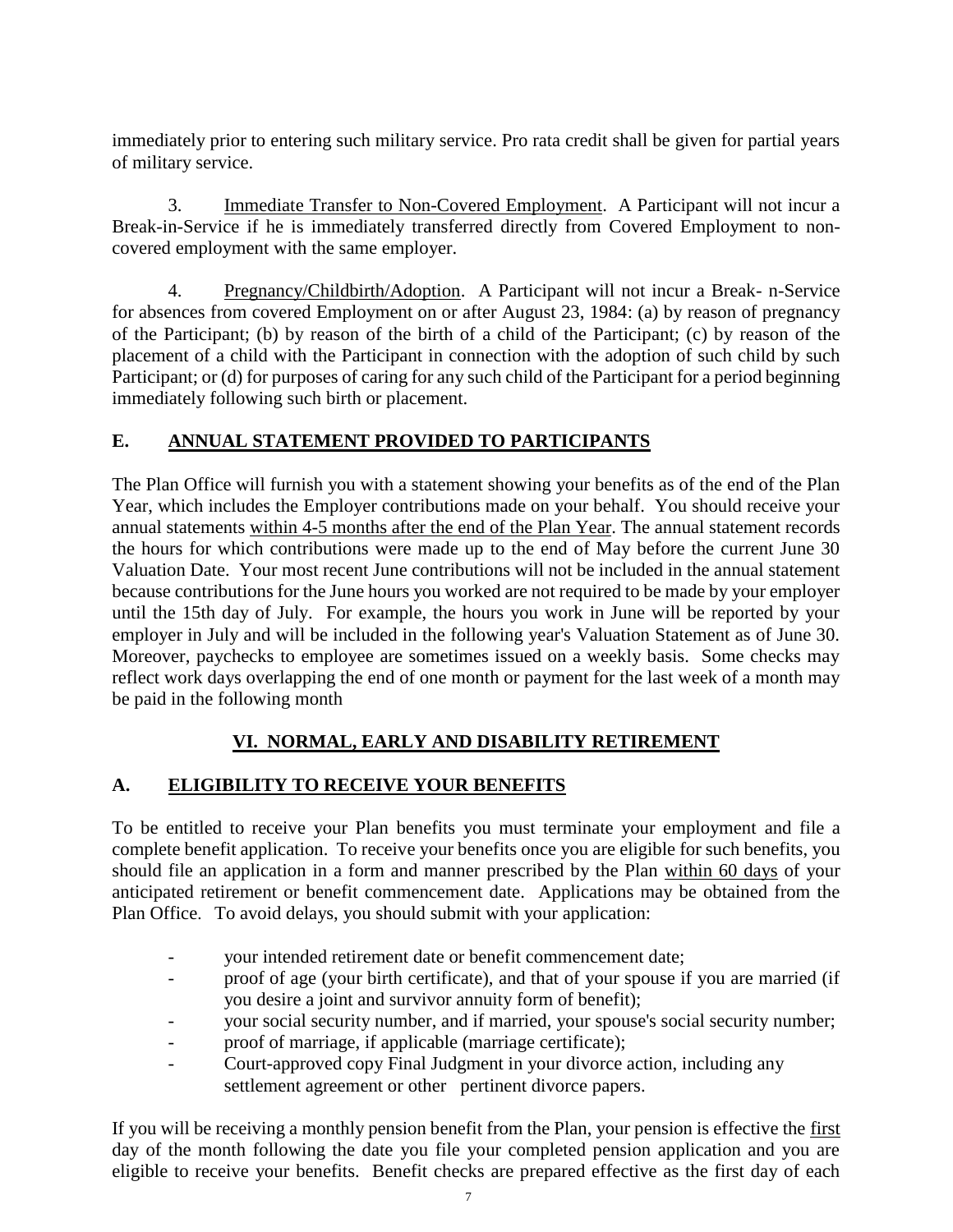month. Benefits are paid as soon as it is administratively feasible after all contributions are received and your application is processed. Thus, filing a timely application is important.

### **B. NORMAL RETIREMENT PENSION-AGE 62**

1. Eligibility for a Normal Pension. To be eligible for the Plan's Normal Retirement Pension you must have attained "Normal Retirement Age," which is the earlier of: (i) age 62 and accumulation of five years of Credited Service and at least 5 years of Pension Credit, without a permanent break in service or (ii) the later of age 62 or your fifth anniversary of participation in the Plan without a permanent Break in service. If you have not performed any Covered Employment on or after January 1, 1988, then the prior Plan's ten-year vesting requirement would be applicable.

2. Amount of the Normal Pension. The monthly amount of a Normal Retirement Pension is determined as follows:

- a. \$2.50 multiplied by the number of Participant's years of Past Service up to a maximum of ten years; and
- b. 2% multiplied by the total contributions made or required to be made to the Plan on his behalf for work performed prior to July 1, 1981.
- c. For work performed from July 1, 1981 to July 1, 1996, inclusive, 2.5% multiplied by the total contributions made or required to be made to the Plan on his behalf for work performed during that period.
- d. For work performed from July 1, 1996 to June 30, 2009, inclusive, 2.5% multiplied by the Contributions for benefits made or required to be made to the Plan on his behalf as a result of his hours worked during that period.
- e. For work performed from July 1, 2009 to March 31, 2011, 2.0% multiplied by the Contributions for Benefits made or required to be made to the Plan on his behalf as a result of his hours worked during that period.
- **f. For work performed from April 1, 2011 forward, 1.0% multiplied by the Contributions for Benefits made or required to be made to the Plan on his behalf as a result of his hours worked during that period.**

## **C. UNREDUCED EARLY RETIREMENT PENSION—NOT APPLICABLE**

Effective as of April 1, 2011, the Plan does not provide an Unreduced Early Retirement Pension.

#### **D REDUCED EARLY PENSION BENEFIT AGE 55 WITH 10 YEARS OF SERVICE**

A vested Participant is eligible to retire on a reduced early retirement benefit if he has attained age 55 or older and, at the time of his retirement and has 10 years of Credited Service. The monthly amount of Early Retirement Pension is reduced by 1/2 of 1% for each month that he is less than 62 years of age (six percent for each full year younger than age 62). This reduction is because the retiree will be collecting a pension for a longer period.

#### E. **DISABILITY PENSION (Not Applicable as of 4/1/2011)**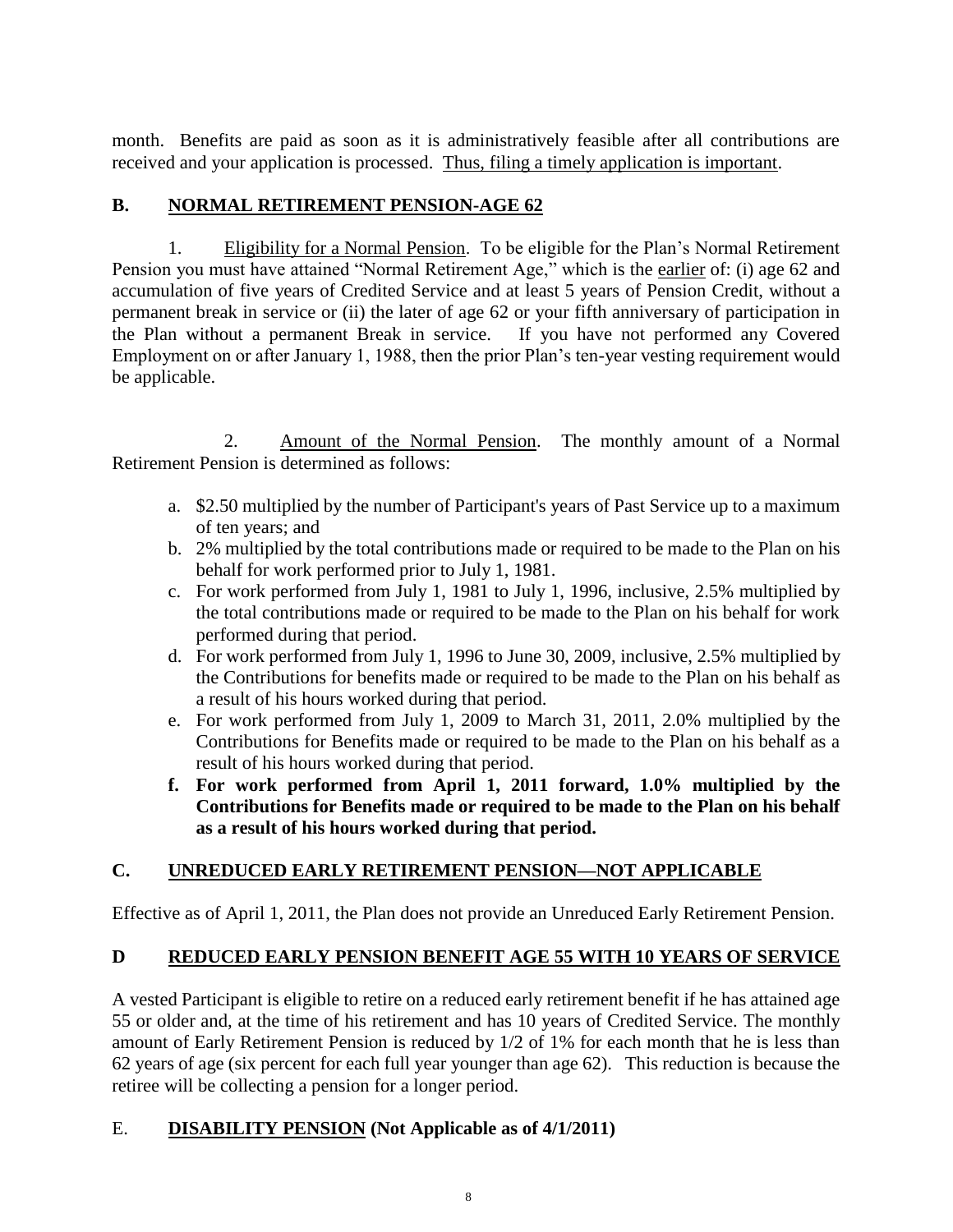Effective as of April 1, 2011, the Plan does not provide a Disability Pension Benefit (except for individuals already receiving a Disability Pension Benefit under the Plan).

#### **F. POSTPONED RETIREMENT/REQUIRED COMMENCEMENT OF BENEFITS**

You can postpone your retirement beyond your Normal Retirement Age and continue to earn Pension Credit; however, you must begin receiving your pension benefits no later than (i) April 1 of the calendar year following the date you attain age 70½ or (ii) after you terminate covered employment, whichever is later. If, however, you are a 5% owner of a contributing Employer you must begin receiving distributions no later than April 1 of the calendar year following the date you attain age 70½, regardless of whether you continue to work.

#### **VII. PAYMENT OF PENSION BENEFITS**

#### **A. GENERAL RULES FOR PENSIONS—AUTOMATIC FORMS OF PAYMENT**

1. Married Participants. A married Participant who has been married for at least one year is entitled to benefits under the Plan will receive his benefits in the form of a 50% Joint and Survivor Annuity unless waived by the Participant and Spouse as provided in Section B (4) below.

2. Unmarried Participants. The normal form of benefit for a non- married Participant who has commenced either Early or Normal Retirement, is a single Life Annuity. Under this benefit form, the Participant's monthly pension benefit is paid during the Participant's life only. A Participant may, however, waive this form of benefit and select another benefit option.

#### **B. QUALIFIED JOINT AND SURVIVOR ANNUITY**.

1. Normal Form of Benefit for Married Participants (if married for at last one year). A married Participant's Pension will be paid in the form of a 50% Joint and Survivor Annuity unless the Participant's spouse signs a written waiver of this form of benefit in the manner described below in section 4.

A 50% Joint and Survivor Annuity is an actuarially reduced monthly pension for the life of the Participant and upon his death, his surviving Spouse shall receive a lifetime benefit equal to fifty percent (50%) of the benefit that the Participant had been receiving, commencing on the first day of the month following the date of the Participant's death. Because a Joint and Survivor Annuity provides pension benefits for the lives of two persons, there is a reduction from the monthly pension benefit that would otherwise be payable if the pension would be paid on the Participant's life only. This reduction is based on the Participant's age and the age of the Spouse at the date of the Participant's proposed Annuity Starting Date. The amount of this reduction is expressed as a percentage reduction from an annuity based on the Participant's life only.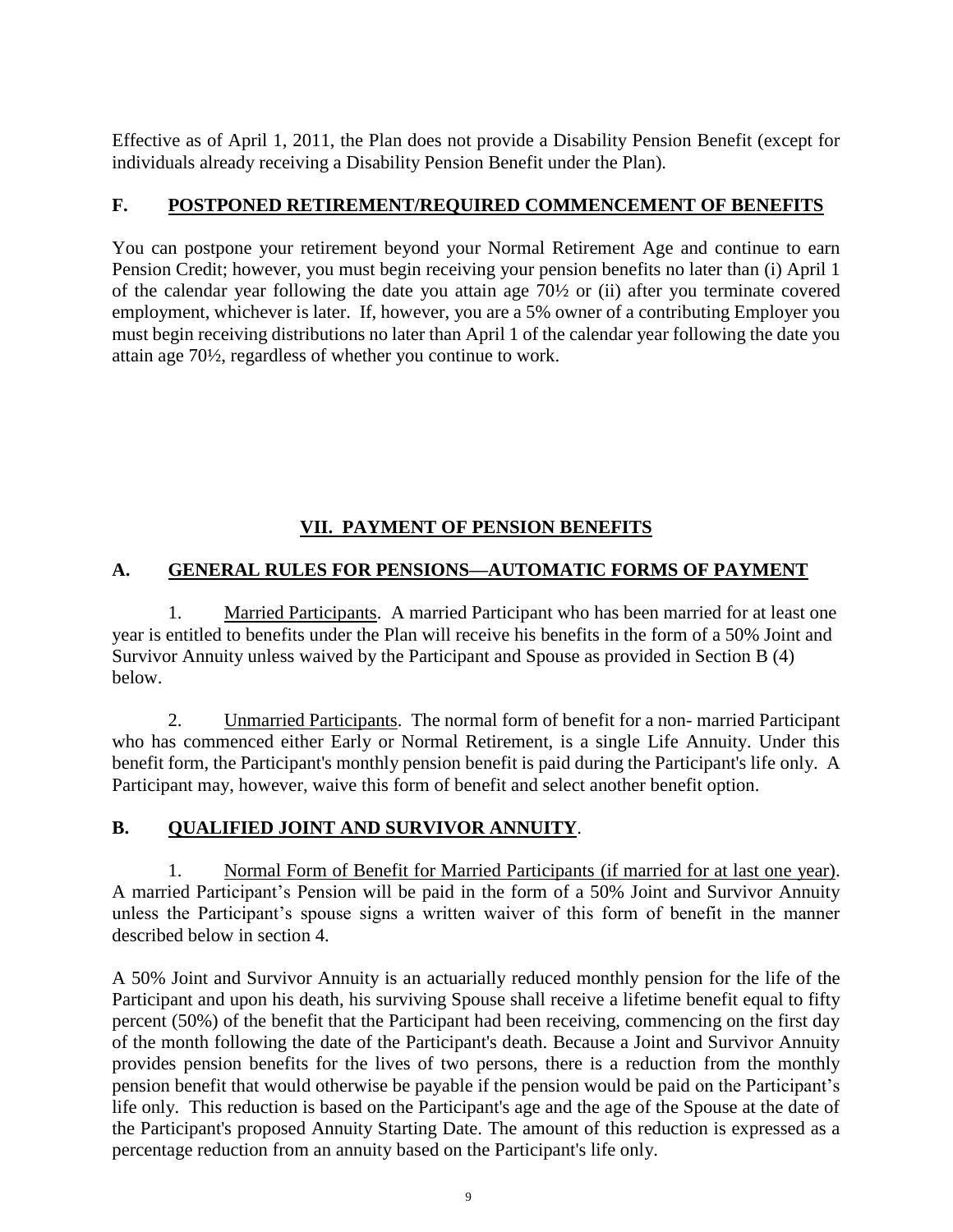If you retire on a Joint and Survivor Annuity and subsequently divorce your spouse, your pension will not be increased to the level you would have received had this coverage not been provided. In most instances (i.e. unless a court order provides otherwise), your former spouse will continue to be entitled to his or her portion of your pension. Moreover, if you subsequently remarry, you may not transfer your former spouse's benefit to your new spouse.

2. Notice Requirement. Within a reasonable period before the Participant' s Annuity Starting Date, (but no more than 180 days before such date) and consistent with such regulations as the Secretary of the Treasury may prescribe, the Plan will provide each Participant with a written explanation of the terms and conditions of the 50% Joint and Survivor Annuity, the effect of electing another form of benefit in lieu of the 50% joint and survivor annuity, their rights to waive or revoke a waiver of the 50% joint and survivor annuity and the spouse's right to consent or not to consent to the election to waive a 50% joint and survivor annuity. The written explanation described in the preceding sentence must be provided no more than 180 days before the date of the first actual payment of benefits and must be provided at least 30 days before the date of such first actual payment, unless the Participant, with applicable spousal consent, elects to waive the 30-day minimum election period requirement and distribution commences more than 7 days after the date the written explanation is provided.

3. Information Request. The Plan Office will not process an application for a Pension until a Participant has submitted acceptable proof of marriage (if applicable), proof of the dates of birth, of the Participant and spouse (if applicable) together with the completed retirement application form provided by the Plan Office. Proof of the dates of birth should be evidenced by a birth certificate

4. Spousal Consent. A pension for a married Participant will be paid in the form of a 50% Joint and Survivor Annuity unless the Participant and Spouse, within a 180-day period prior to the Annuity Commencement Date, have filed with the Plan Administrator, a waiver of payments in the form of 50% Joint and Survivor Annuity. Such waiver shall be signed by the Spouse no sooner than 180 days before the Annuity Commencement Date. The Participant may, with the written consent of the Spouse witnessed or notarized as described below, revoke any previous waiver prior to the Annuity Commencement Date.

## **C. BENEFIT OPTIONS**

1. 66%, 75% or 100% Joint and Survivor Annuity. A married Participant and his spouse may, during the election period, waive the 50% Joint and Survivor option and elect either a 66%, 75% or a 100% Joint Survivor option which is defined as an actuarially reduced annuity for the life of the Participant with a survivor annuity for the life of the Spouse which is either 66%, 75% or 100%, respectively, of the amount of the annuity which is payable during the joint lives of the Participant and the Spouse.

2. 50% Pop-Up Pension. A Participant, with the consent of his spouse, may waive the standard 50% Joint and Survivor Annuity and elect a 50% "pop up" modification to the Joint and Survivor Annuity. Such a benefit provides that if the spouse predeceases the Participant after retirement, the monthly benefit to the Participant commencing the month succeeding the date of the death of the spouse shall be increased to the monthly benefit amount the Participant would have received had the Participant and the spouse not elected the 50% Joint and Survivor annuity,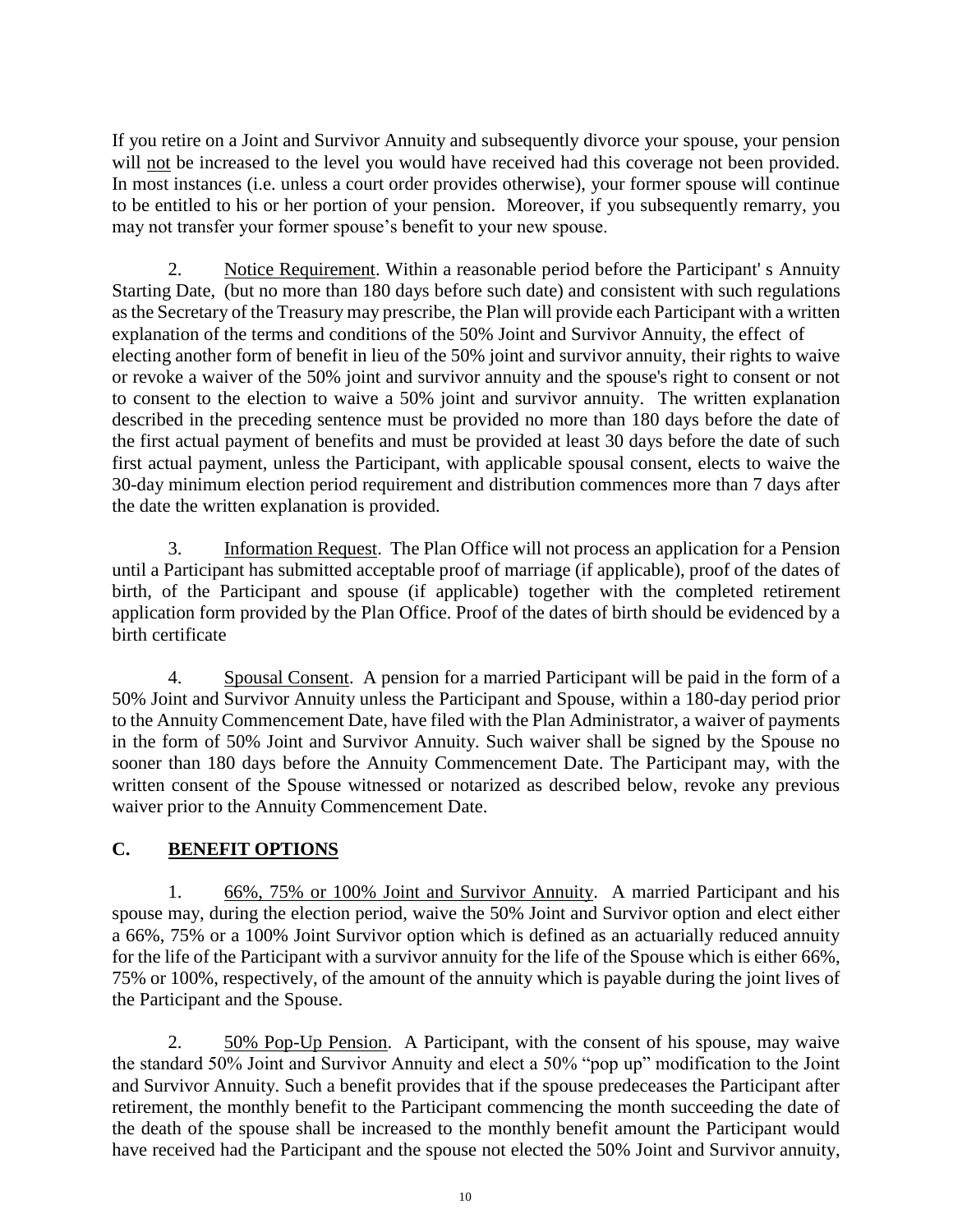and such increased benefit amount will continue to be paid for the life of the Participant. This popup benefit is an actuarially reduced benefit.

3. Life Annuity-36 Months Guaranteed. Under this option, the Plan provides the Participant with a lifetime monthly benefit and if you died before you receive 36 months of benefits, your beneficiary is entitled to receive the remaining payment until a total of 36 months of benefits have been paid.

4. Life Annuity-120 Months Guaranteed. Under this option, the Plan provides the Participant with a lifetime monthly benefit and if you died before you receive 120 months of benefits (10 years), your beneficiary is entitled to receive the remaining payment until a total of 120 months of benefits have been paid.

#### **D. DISTRIBUTION RULES**

1. Benefits After Normal Retirement Age. If a Participant who is retired from Covered Employment fails to apply for benefits until after his Normal Retirement Age, the Participant shall be deemed to have postponed his retirement past Normal Retirement Age. The monthly benefit of a Participant who postpones retirement past Normal Retirement Age is the Participant's accrued benefit at Normal Retirement Age, actuarially increased for each complete calendar month between Normal Retirement Age and the pension effective date for which benefits were not suspended, and then converted at the pension effective date to the benefit payment form elected or to the automatic form, which is the fifty percent (50%) Joint and Survivor Annuity if the Participant is married.

If the Participant first becomes entitled to additional benefits after Normal Retirement Age, whether through additional service or because of a benefit increase, the actuarial increase in those benefits shall start from the date they would have first have been paid rather than the Normal Retirement Age. The actuarial increase shall be based on an interest rate of five percent (5%) and the applicable mortality table as defined in Internal Revenue Code Section 417(e)(3)(B), and notwithstanding this basis, for ages over age 70-1/2 be consistent with the requirements of Internal Revenue Code Section 417(c)(3)(B).

If a Participant's Annuity Starting Date is subsequent to that Participant's Normal Retirement Age, that Participant's normal retirement pension benefit shall be the greater of: (i) the benefit the Participant is entitled to receive calculated by including the amount of the Participant's Pension Credit earned up to the Participant's actual Annuity Starting Date, or (ii) the benefit the Participant would have been entitled to receive at the time the Participant reached his Normal Retirement Age actuarially adjusted for the delayed payment excluding any Pension Credit earned after the Participant's Normal Retirement Age.

2. Timing of Distributions. Pursuant to the Internal Revenue Code, benefits under the Plan must begin no later than the 60th day after the latest of the close of the Plan Year in which (a) the Participant reaches the Plan's Normal Retirement Age, (b) occurs the 10th anniversary of the year in which the Participant began participation under the Plan, or (c) the Participant terminates service with the Employer, unless the Participant agrees to a later distribution.

#### **VIII. IRS AND OTHER DISTRIBUTION RULES/DIVORCE ORDERS (QDROS)**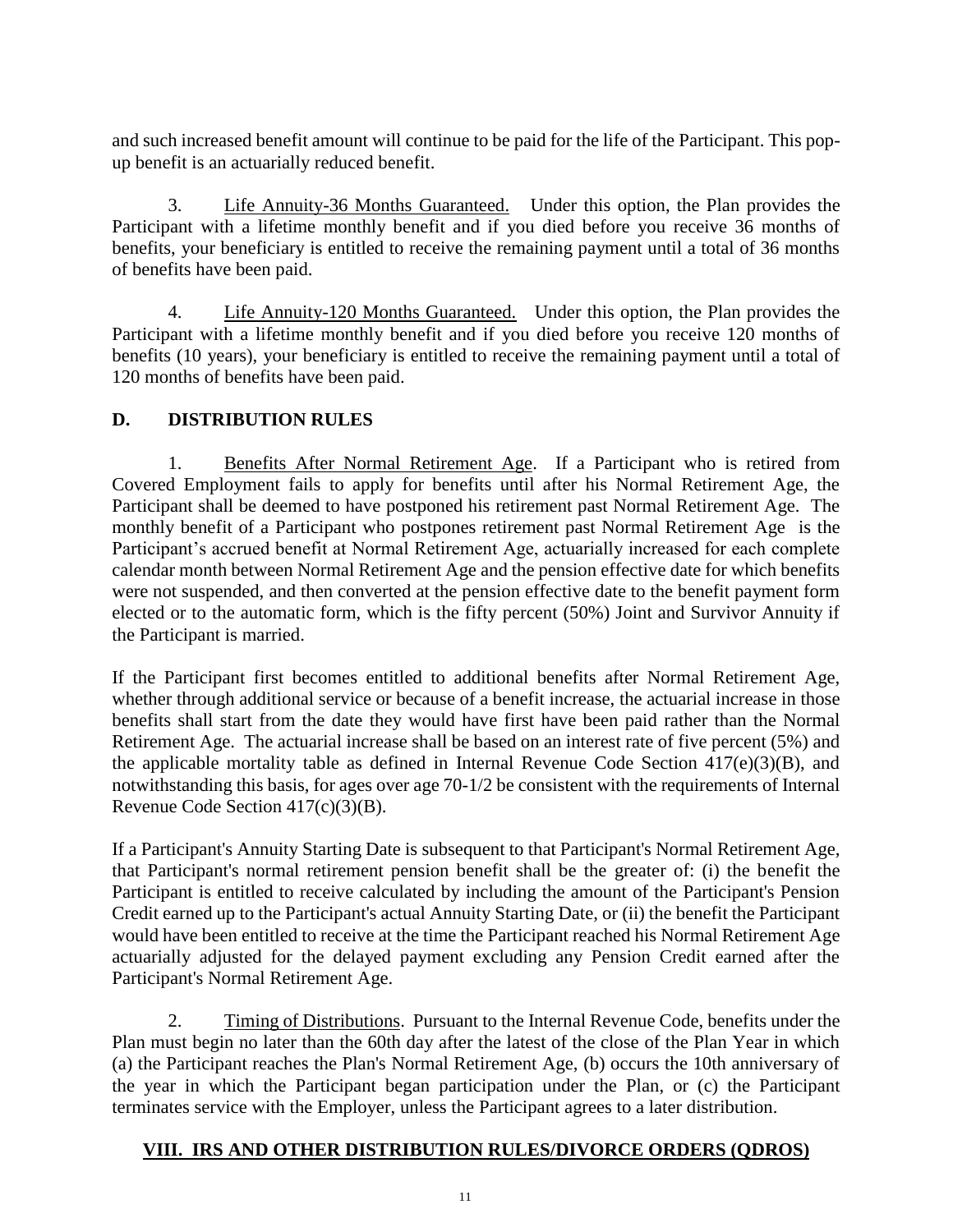## **A. IRS Required Distributions**

Under the Internal Revenue Code, the Plan must commence paying your benefits no later than April 1 following the calendar year you attain age 70½ or the date you retire, whichever is later. This is known as your Required Minimum Distribution or "RMD". Although you may take your first RMD by the end of the calendar year in which you turn 70-1/2, you can delay taking that first distribution until April 1 of the year following the year in which you turn 70-1/2. If you choose to delay the first RMD, you will have to take two distributions in that same year (the second one by December 31).

If a married Participant attains age 70-1/2 who is no longer working in Covered Employment attains age 70-1/2 but refuses to file a pension, the Participant shall be deemed to have elected a 50% Joint and Survivor Annuity. In determining such benefit, the Participant's Spouse shall be deemed to be five years younger than the Participant. (If the Plan is uncertain whether a Participant is married, it shall presume that the Participant is married). If the Plan subsequently learns that the Spouse is younger, the Plan shall may make the appropriate adjustments (including a reduction in benefits) to account for such difference. If a single Participant who is no longer working in Covered Employment attains age 70-1/2, but does not file a pension application, the Participant is deemed to have elected a single Life Annuity.

#### **WARNING—POTENTIAL IRS PENALTY ASSESSED AGAINST YOU** (If your benefits are not paid at Age 70-1/2)

The IRS assesses a severe penalty against you if you do not begin receiving your pension benefits by April 1 of the year following the date you attain age 70-1/2 or the date you retire, whichever is later. If you are a 5 percent owner, you must begin receiving your benefits at age 70-1/2 even if you are still working.

## **B. Internal Revenue Code Distribution Rules**

Pursuant to the Internal Revenue Code, the Plan contains certain other benefit distribution rules. First, if you die after payment has commenced, the payments to your beneficiary must be made at least as rapidly as provided in the form of payment being made at the time of your death.

Second, if your death occurs before distribution of your benefits has begun, and distribution of your benefits are payable to a designated beneficiary, the distribution may be made over the life (or life expectancy) of the designated beneficiary, but payments must commence on or before December 31 of the year immediately following the year in which you died. If your spouse is the beneficiary, however, he or she does not have to commence receiving benefits until the April 1 following the year you would have attained age 70-1/2.

## **C. Rights of Former Spouse - Domestic Relations Orders**

If you are divorced your former spouse may be entitled to a portion or all your pension. The Plan is required by federal law to comply with a court order that awards a portion or all your pension benefits to a former spouse, child or other alternate payee if the order qualifies as a Qualified Domestic Relations Order ("QDRO") as defined in ERISA. A QDRO is a court order that creates or recognizes the existence of a former spouse's or child's (or other alternate payee's) right to receive all or a portion of your accumulated pension benefits. Benefit payments to a former spouse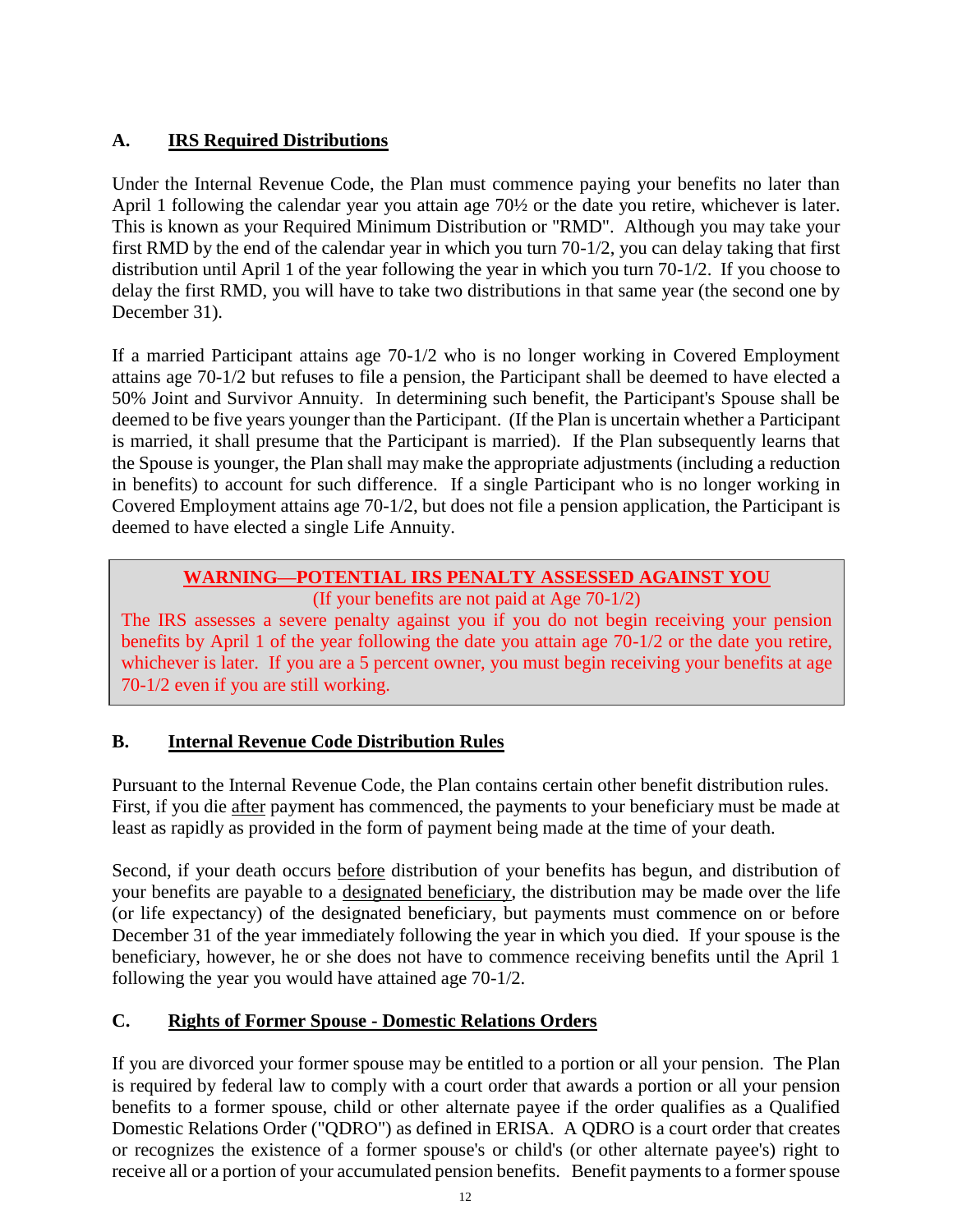under a QDRO may not begin until the earliest date that the Participant would be eligible to receive a payment from the Plan (if permitted by the QDRO).

When you file your Pension application, you are required to provide the Plan Office with information on any pending or prior divorce action (even old divorce orders). This includes a Final and/or Interlocutory Judgment, marital settlement agreement and any related documents.

You, your spouse or former spouse may request the Plan's procedures for handling domestic relations orders which includes a sample order containing language acceptable to the Plan. You or your attorney (or your spouse or her attorney) may submit a proposed QDRO to the Plan's legal counsel prior to submission to a court. Counsel will then provide notice of any required changes.

## **WARNING: PENDING DIVORCE MAY AFFECT YOUR PENSION**

Unresolved disputes regarding a divorce and your pension benefits may delay payment of your pension**.** 

If the Plan is notified of a pending divorce action or receives a court pleading known as a "Joinder Request" or a similar document, the Plan has the discretion to delay paying your Plan benefits for a reasonable period to allow time for the parties to prepare a QDRO, even if your pension application is on file. If it appears that your former spouse or other alternate payee is seeking only a portion of your pension, the Plan may, at its discretion, distribute to you that portion of your pension benefit that is not addressed by the pending QDRO. Moreover, if a spouse or other person fails to pursue a QDRO in a timely manner, the Plan may proceed with a distribution.

#### **D. Your Benefits Cannot be Assigned in Most Situations**

You may not borrow against or otherwise pledge any part of your Accrued Benefit as security or collateral for a loan or otherwise transfer your rights. Your pension is exempt from claims of creditors, such as garnishments or executions, except for certain divorce and child support orders as set forth in Section C above and certain Internal Revenue Service liens.

#### **E. Overpayments Recoverable by the Plan**

As a Participant or beneficiary, you are entitled only to the amount and form of benefits described in the Plan document, as amended from time to time. **If you receive an improper amount or benefit from the Plan and you become aware of that fact, the Plan requires that you notify the Plan Office of the overpayment and repay the excess amounts.**

If you or any beneficiary receives an overpayment of benefits, the Plan will reduce or offset any future benefits to recover the overpayment, unless other arrangements can be made to the satisfaction of the Board of Trustees for the recovery of the overpayment. The Plan will withhold at least 25% of your pension payments until the overpayment is recovered by the Plan and to the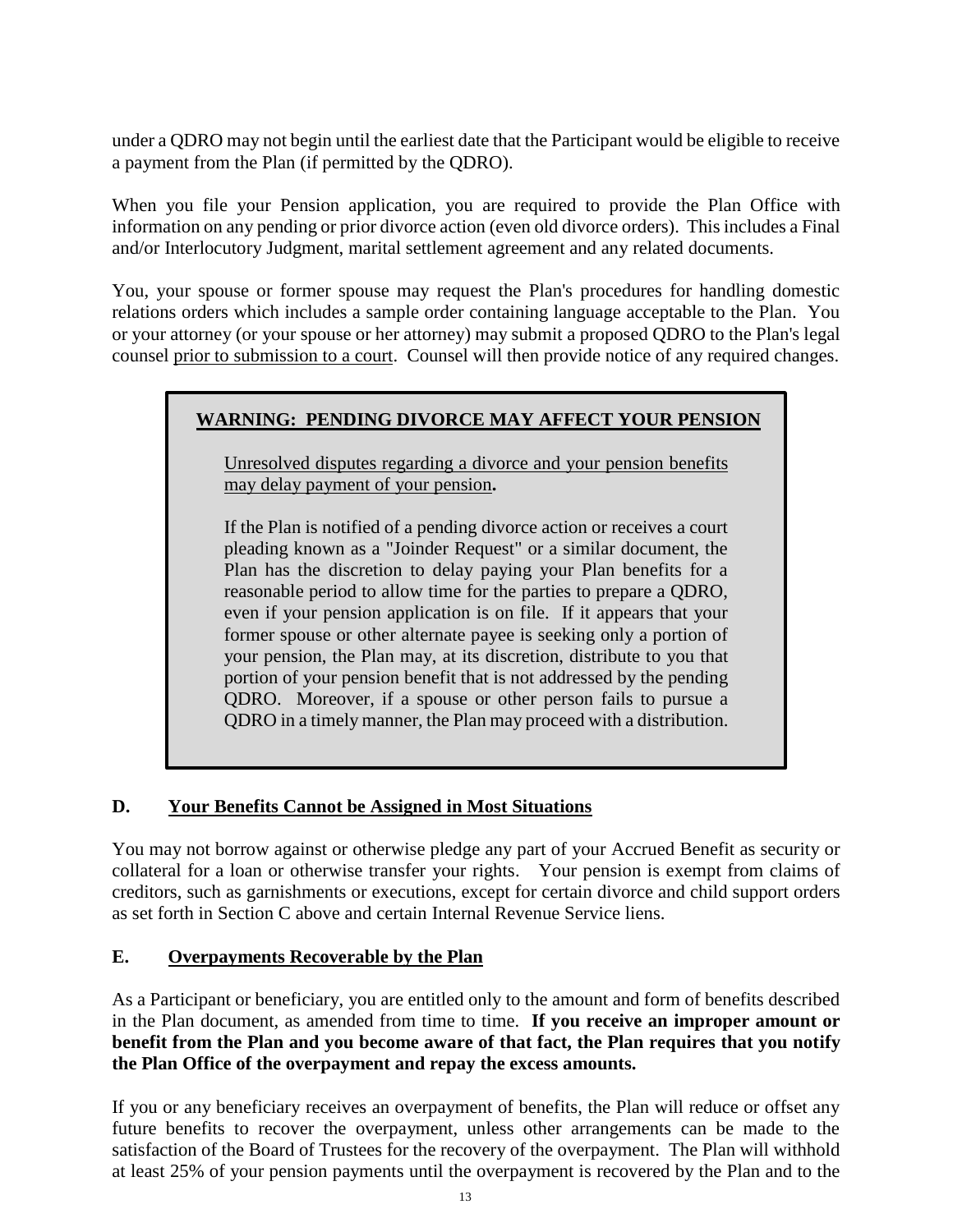extent permitted by law, the Plan may withhold up to 100% of your monthly payments until an overpayment is recouped. The Plan is also authorized to offset lost earnings on the overpayments and reimbursement to the Plan for any attorney fees and costs incurred by the Plan because of the overpayment. The Plan may also file a claim against your estate or any other person or entity if amounts are still owed at your death and there are insufficient funds, including any death benefits payable to your beneficiary, to recover the overpayment. Any funds owed by a Participant to the Plan will be deducted from any benefits that may be payable because of the Participant's death.

## **IX. RETURNING TO WORK--BENEFIT SUSPENSION**

When you retire, you will be required to sign a form stating that you have read and understand the Plan's benefit suspension rules. If you are receiving a pension benefit from the Plan, your benefits will be suspended in certain circumstances, as explained below:

#### **A. Prohibited Employment in Masonry, Terrazzo and Marble Construction Industry**

1. No Work Prior to Age 62. If you return to work after your retirement, your benefits may be suspended during the time you are working. Your benefits will be suspended if you return to any work in the Masonry, Terrazzo and Marble Construction Industry in the geographic area covered by the Plan before you reach age 62. **Moreover, you will not be eligible to retire again and commence receiving a monthly pension until you reach age 62.**

The term "Masonry, Terrazzo and Marble Construction Industry", as used in this Plan, means all branches of the masonry trade or craft covered by this Plan and includes employment of any kind (including self-employment) for, any person, corporation, partnership, joint venture or other entity, performing work in the masonry, terrazzo and marble construction industry. The Masonry, Terrazzo and Marble Construction Industry includes any and all branches of the masonry trade or crafts covered by this Plan, including, by way of example, but not limited to, all forms of construction, maintenance, repair and renovation utilizing brick, stone, concrete block, marble, plaster, mosaic, tile, terrazzo, terra cotta, glass block, refractory materials, pointing- cleaningcaulking work, the installation of all forms of masonry panels including off-site and/or on-site fabrication, all integral elements of masonry construction and all forms of substitute materials or building systems. Prohibited Employment includes, but is not limited to, working as a bricklayer, stone mason, tuck pointer, caulker, cleaner, corklayer, blocklayer, tile layer, tile finisher, marble mason, marble finisher or shopworker, marble/metal refinisher, refractory worker, terrazzo worker, terrazzo finisher, foreman, supervisor, estimator, salesman, or consultant in the Masonry, Terrazzo and Marble Construction Industry, or in any other industry in work involving any masonry knowledge you have acquired as an Employee.

Such work, known as "prohibited employment", includes, but is not limited to, (1) work in employment of the type performed by Employees covered by the Plan, also known as "Covered Employment;" (2) work which requires directly or indirectly the use of the same skills used by Employees covered by the Plan on the date the Pension became effective; (3) work in employment for compensation or wages of any kind or for profit in the Masonry, Terrazzo and Marble Construction Industry in the geographic area covered by the Plan; (4) work where you supervise Employees in the same trade or craft or directly or indirectly use the same skills as Employees covered by the Plan on the date you retire.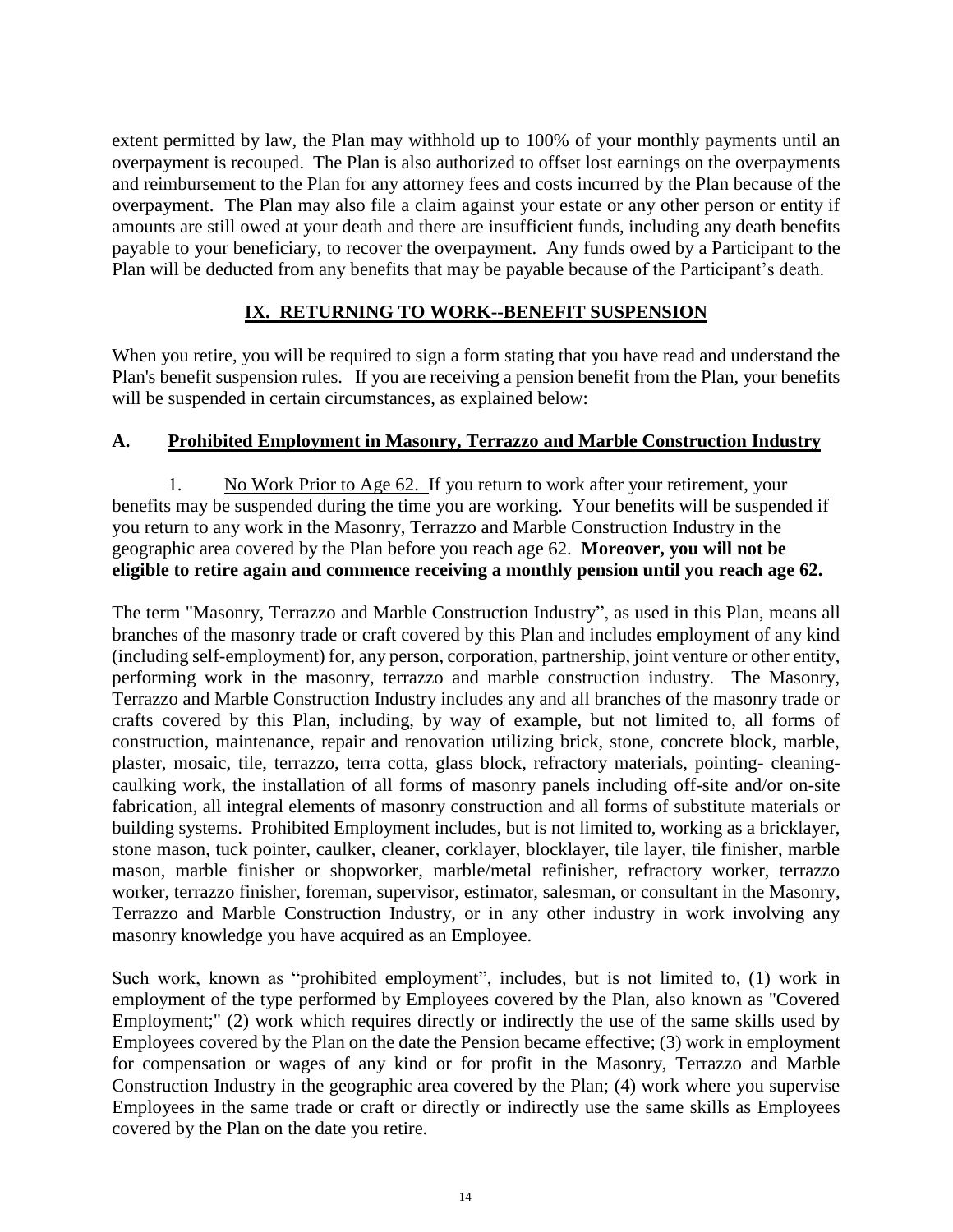For purposes of determining whether you have been employed in Prohibited Employment, "hours" or "hours of service" include all hours for which you receive or are entitled to compensation whether for actual work, illness, incapacity (including disability) or layoff.

**"Prohibited Employment" is interpreted in the broadest manner**. It includes employment in which a salary is paid (which includes payment based on an hourly, daily, weekly, bi-weekly, bimonthly, monthly, annually or any other rate), work in which you are considered an "independent contractor," work in which you receive a deferred benefit, or work in which you receive anything of value (or will receive anything of value) in exchange for the services rendered.

2. Limited Work Allowed After Age 62. After your Normal Retirement Date (the first of the month after attainment of age 62), your benefits will be suspended if you return to work for 40 or more hours per month in the Industry in California. This includes but is not limited to:

(a) the type of work performed by Employees covered by the Plan on your Effective Retirement Date; or

(b) which requires directly or indirectly the use of the same skills employed by Covered Employees on your Pension effective date; or

(c) any supervision of Employees in the same trade or craft or directly or indirectly using the same skills as Employees covered by the Plan on the date you retired. This includes selfemployment, salaried, hourly and independent contract employment.

#### **B. Presumptions**

If you are retired and receiving pension benefits under the Plan, you must immediately report to the Plan in writing any employment in the Masonry, Terrazzo and Marble Construction Industry. If you do not report your employment, and the Trustees discover you have been working in the Industry, they will act on a rebuttable presumption that you have been working at least 40 hours per month.

If the Board of Trustees learns that you worked in the Masonry, Terrazzo and Marble Construction Industry employment at a job site, the Trustees will presume you have been employed at the job site with the same Employer for as long as the Employer has been working at that job site. You will, however, have the opportunity to prove these presumptions are not true.

## **C. Access to Information**

If requested, you must provide the Plan with documents or other information to verify employment, such as time sheets, logs or records, income tax returns (including attachments), W-2 forms, and any other employment or income-related records. You must also comply with any request of the Plan that you request information from an Employer, contractor, subcontractor, union, government agency or any other person or entity relating to post-retirement employment.

#### **D. Request Determination**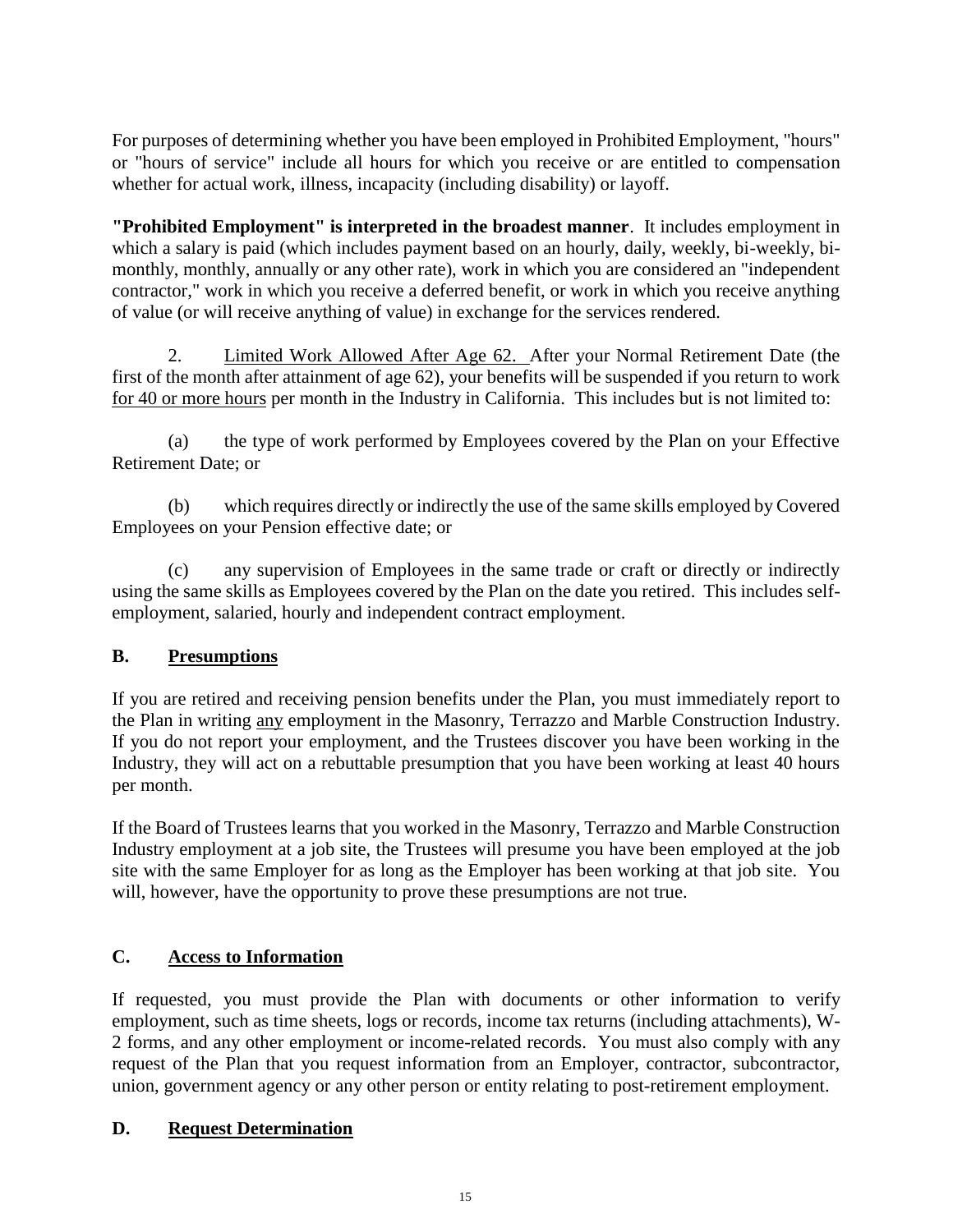You may request of the Board of Trustees a determination whether specific contemplated employment will be prohibited under the Plan. The Board of Trustees will provide you with its determination within a reasonable time, not to exceed ninety (90) days, unless the Trustees have not been provided with sufficient information to make such a determination or unless special circumstances exist.

## **E. Notices**

1. Suspension Rules. When you retire, the Plan office provides a summary of the Plan's rules on Suspension of Benefits. If benefits have been suspended and payment resumed, a new notification shall, upon resumption, be given to the Retiree if there is any material change in the suspension rules.

The Plan will notify you by first class mail if it suspends your pension. The notice will include a description of the specific reasons for the suspension, a general description of the Plan provision relating to the suspension of benefits (as summarized herein), and a statement that the applicable Department of Labor (DOL) regulation allowing such suspension may be found in the Code of Federal Regulations. A copy of DOL regulation 2530.203-3 is available upon written request of the Plan Office.

You are entitled to a review of the Plan's decision to suspend your benefits by submitting a written request with the Plan within 60 days of the date of the suspension notice. The Plan's claims and appeal procedure, as summarized in Article XIII on pages 18-19 applies to a suspension of benefits.

2. Your Obligation to Notify Plan. You must notify the Plan Office in writing immediately after you start in work of a type that is or may be prohibited under the Plan (or before starting). If your monthly payments have been suspended, you should notify the Plan when your prohibited employment has ended. The Plan may continue to withhold your pension until you provide written notice to the Trust Fund Office.

## **F. Payment Resumption**

If you are employed in Prohibited Employment, your pension payments will be suspended for a period equal to the number of months during which you were employed in Prohibited Employment. If you fail to give written notice to the Plan within 15 days after you commence such employment, your pension payments will be suspended for three additional months which follow the period of such employment.

If the Plan has paid you a monthly pension for any month in which you engaged in Prohibited Employment, the Plan may offset such amounts from future monthly payments. In making such deductions the Plan may reduce your future monthly pension payments by 100% for the first three months of any pension payment to which you would otherwise be entitled and up to 25% of future monthly payments until the full amount of overpayment is recovered. The Plan will have the right to demand reimbursement for overpayments made prior to the Plan learning of your prohibited employment. The Plan will also be entitled to reimbursement for attorneys' fees and costs incurred by the Plan in the enforcement of these rules.

## **X. DEATH BENEFITS/PRERETIREMENT SURVIVOR BENEFITS**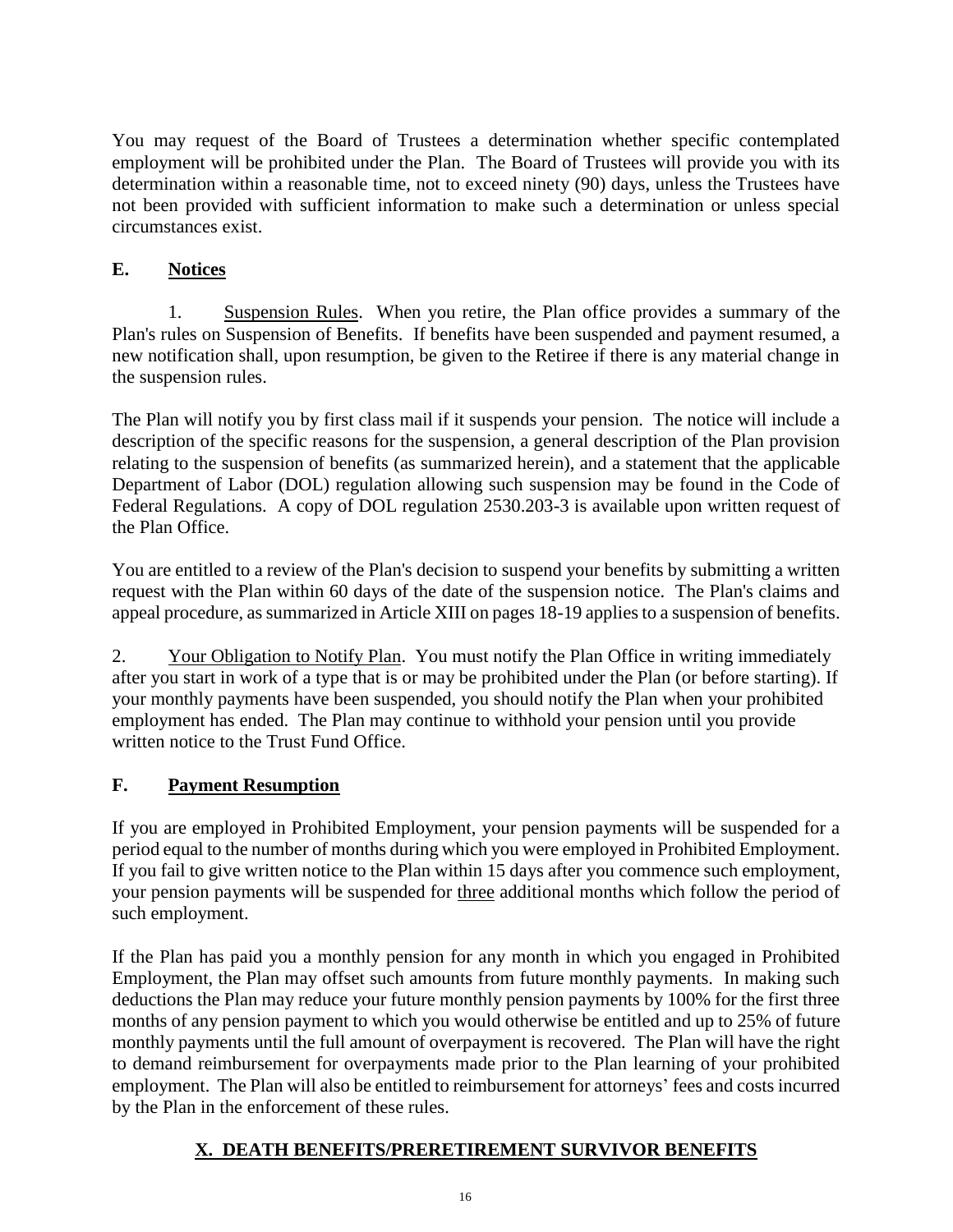## **A. PRERETIREMENT SURVIVOR ANNUITY – GENERAL**

1. Eligibility for Preretirement Annuity and Timing of Payment. A married Participant with a nonforfeitable vested right in his pension and who has not retired or received a distribution from the Plan, is entitled to have a Preretirement Survivor Annuity paid to his surviving lawful spouse if he dies before retirement. This Preretirement Survivor Annuity is payable to his surviving lawful spouse the first day of the month after the date the Participant would have attained age fifty-five or such other date the Participant would have been entitled to receive such benefit.

2. Amount of Benefit. If a married Participant has accrued sufficient Pension Credit to thereafter retire on a Normal, or Early Retirement Pension, but has not attained the Earliest Retirement Age he could to retire under the Plan, the Participant's surviving spouse will receive the same benefit that would be payable if the Participant had: (a) separated from service on the date of death; (b) survived to the Earliest Retirement Age; (c) retired with an immediate Qualified and Joint Survivor Annuity at his Earliest Retirement Age, and; (d) died on the day after his Earliest Retirement Age.

## **XI. DEFERRAL OF TAXES/WITHHOLDING/ROLLOVERS**

## **A. Deferral of Taxes**

An advantage of this Plan is that non-taxed employer contributions to the Plan accumulate nontaxed earnings for your retirement. **You will pay taxes only when you receive your benefits**. The amount of taxes you will owe will depend on when and how your benefits are paid to you and based on the tax laws in effect at the time.

Due to the complexity and frequency of changes in the federal laws that govern benefit distributions, penalties and taxes, the following is only a brief explanation of the law and IRS rules and regulations as of the date this summary is issued. You will receive additional information at the time of yout benefit distribution. Regardless, y**ou should consult your tax advisor to determine your personal tax situation before taking a distribution from the Plan**.

Congress passed a law imposing a 10% penalty on early lump sum distributions, except for distributions because certain disabilities, death, and at age 55 or older because a termination of employment, among other reasons. Thus, if you receive a lump sum distribution of any share of Plan interest prior to age 55, the IRS could assess a 10% penalty and the State of California a 2.5% penalty on the distribution. The penalty applies if you default on a loan or receive disability benefits but are not totally disabled as defined in the Internal Revenue Code. The California Franchise Tax Board assesses a 2-1/2% penalty for the same reasons.

The Plan is required by federal law to withhold for taxes 20% of certain lump sum and other distributions from the Plan (see section B below). For monthly or other periodic payments, federal income tax will be withheld unless you elect otherwise.

**ALERT - AGE 70-1/2 REQUIREMENT**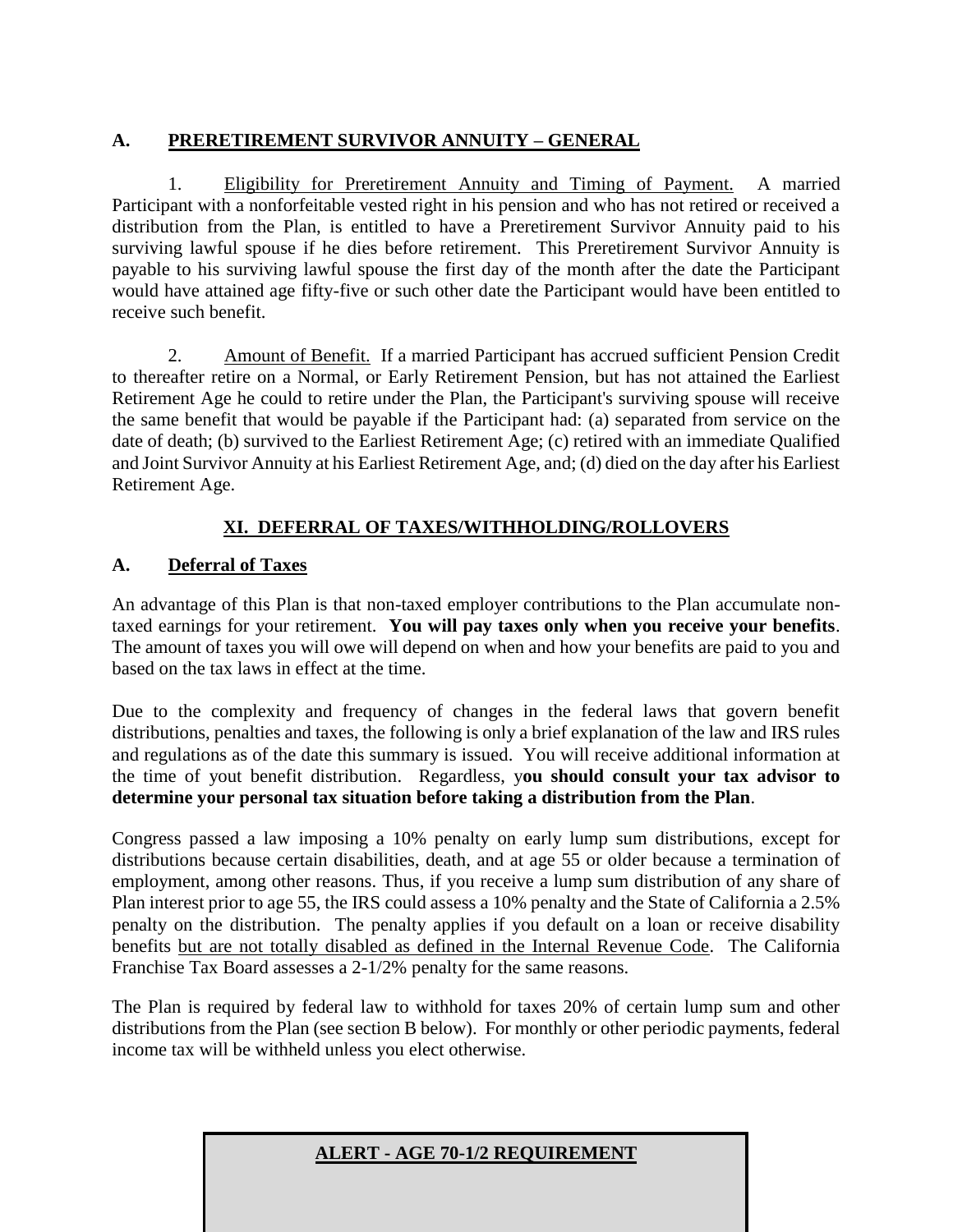The IRS will assess a severe penalty against you if you do not begin receiving your benefits by April 1 of the year following the year you attain age 70½ or the date you retire, whichever is later.

#### **B. Tax Withholding Rules on Pension Payments**

.

Federal income taxes are withheld at the rate of 10% from your pension payments unless you elect otherwise. Certain states also require withholding. You will owe income tax on the distribution When you retire, you must notify the Plan Office on the appropriate Plan forms whether you wish tax withholding. (As explained in Section C of this Article, tax withholding is required for certain distributions.) **You may want to consult with a tax advisor to discuss your payment and withholding options and the tax consequences of a distribution.**

#### **WARNING REGARDING INSUFFICIENT TAX WITHHOLDING (Potential of Being in Higher Tax Bracket)**

The federal and state tax withholding on your pension payment may be insufficient to meet your tax obligations, particularly if you take a large partial or total distribution from the Plan. **The Plan distribution, which may have the effect of increasing your taxable income, may, in many instances, place you in a higher tax bracket requiring a tax payment of much more than the 20% or smaller tax withholding (plus there may be a greater state tax).**

Participants who choose to take a distribution are responsible for satisfying the IRS' distribution rules and any tax consequences of the distribution. Distributions to Participants are reported annually on IRS Form 1099R, which is sent to you (and the IRS) in January following the calendar year in which the distribution was issued.

## **C. Electronic Deposit of Pension Payments**.

To increase efficiency and to reduce the possibility of theft, the Trust Fund Office may require that a Participant or beneficiary have his monthly benefit directly deposited electronically into his checking or savings account at a bank, savings and loan, credit union, or other financial institution. The Plan may require that a Participant or beneficiary complete a direct deposit authorization form and return it to the Trust Fund Office to identify the financial institution which will receive the electronic deposit.

## **XII. POTENTIAL LOSS OR DELAYED PAYMENT OF BENEFITS**

You or your beneficiary could suffer a loss in the value of your Accrued Benefit or have payments delayed in at least the following circumstances:

1. **Break in Service**. If you incur a permanent Break-in-Service, your previously earned Pension Credits and Credited Service are cancelled.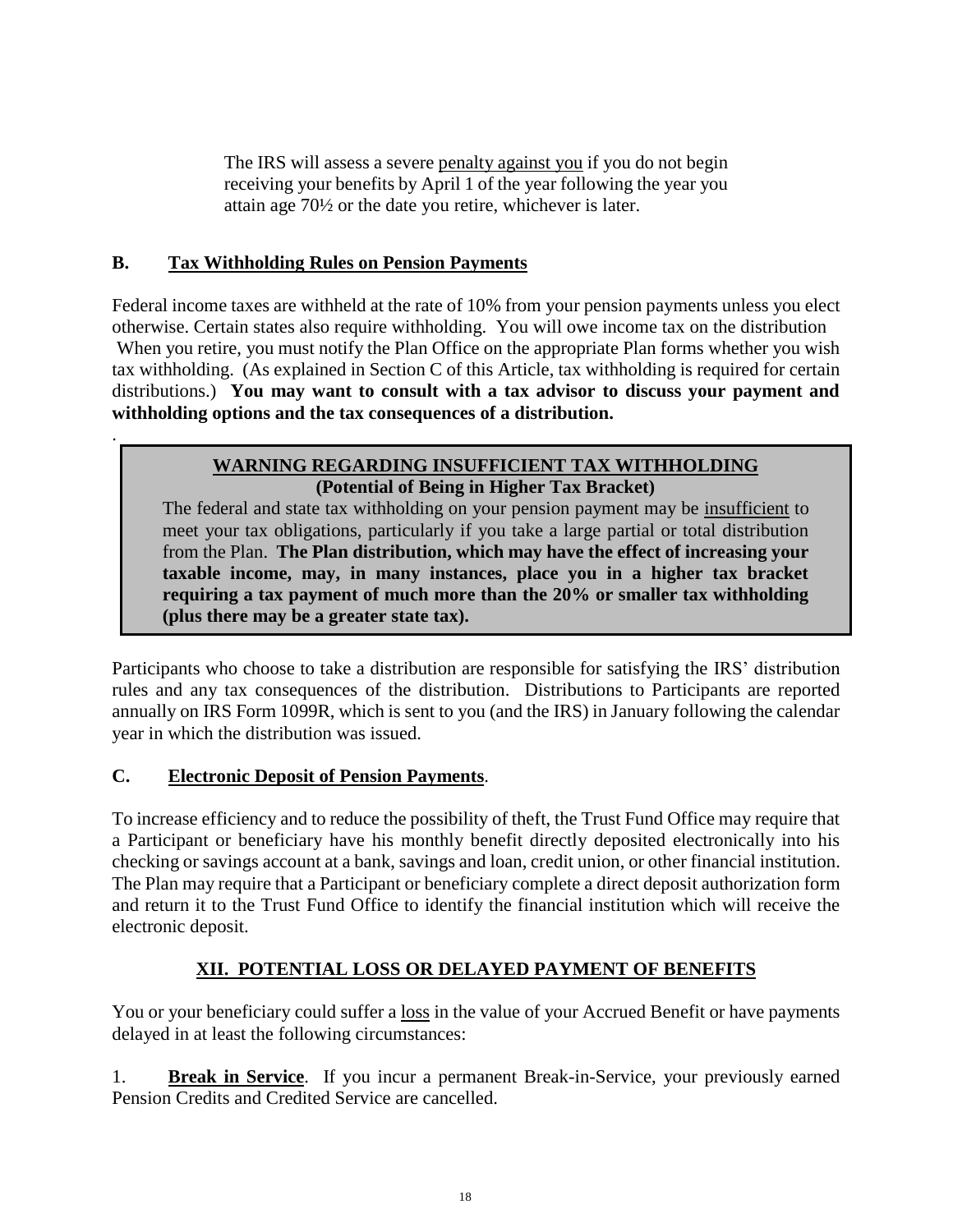2. **Not Vested.** If you failed to work at least five years of Covered Employment on or after January 1, 1998, you will not be eligible for a pension benefit under the Plan. Prior to that time, there were more stringent vesting rules.

3. **Divorce or Child Support Order ("QDRO").** Pursuant to a Qualified Domestic Relations Order, a Court may award a spouse, former spouse, child or other dependent a portion or all your Benefit Payment amount. Payment may also be required by a Court order to be paid to a county or state child support agency. Moreover, the Plan assesses a \$500 QDRO administration fee, which is usually shared between the parties (\$250 each).

4. **Fail to File Complete Application**. If you fail to file a completed application or other forms required by the Plan Office, there will be a delay in the payment of your benefits.

5. **Incomplete Information/False Statements**. If you fail to provide information or give false information to verify disability, age, beneficiary information, marital status or other vital information, payment of your pension will be delayed or stopped.

If you make a false statement to the Plan or other officials regarding the payment of benefits or other issues related to the Plan, you will be liable to the Plan for any benefits paid in reliance on such false statements or information, and any attorney fees and costs incurred in effecting recovery or which were incurred as a result of the false statement or information. This includes but is not limited to costs incurred by the Plan Office, reasonable attorney fees and interest charges. The Plan may deduct any such fees and costs from any benefits otherwise payable to you, a beneficiary, your estate or other persons.

6. **Disappear/Returned Mail.** If the Plan Office is unable to locate you for five years (for example, your annual statement is returned in the mail and the Plan does not have your address), the Plan may close your account. Moreover, no death benefits are payable if your beneficiary does not apply for such benefits within 12 months following your date of death. It is your responsibility to notify the Plan of any new mailing address. The Plan uses the address on file as the address of record for you and your beneficiaries. Failure to keep your address current could reduce or postpone payment of your benefits.

7. **Benefit/IRS Contributions Limits.** The annual Employer contributions to the Plan on your behalf cannot exceed the maximum amount allowed by the Internal Revenue Code and applicable IRS regulations. Although the Board of Trustees does not foresee this occurring, the Plan contains provisions to address this situation.

8. **Prohibited Employment**. If you are under age 62 and you perform ANY work in the Masonry, Terrazzo or Marble Construction Industry after your retirement that is not approved by the Board of Trustees, your pension benefits will be suspended. If you are age 62 or older, you may only work 40 hours in the same industry without having your pension benefits suspended.

9 **Refund Overpayments**. If the Plan mistakenly makes an overpayment to you or your beneficiary, you or your beneficiary will be required to reimburse the Plan. Moreover, if the Plan is forced to incur legal fees and costs to recover an overpayment, you and/or your beneficiary will be responsible for such fees and costs.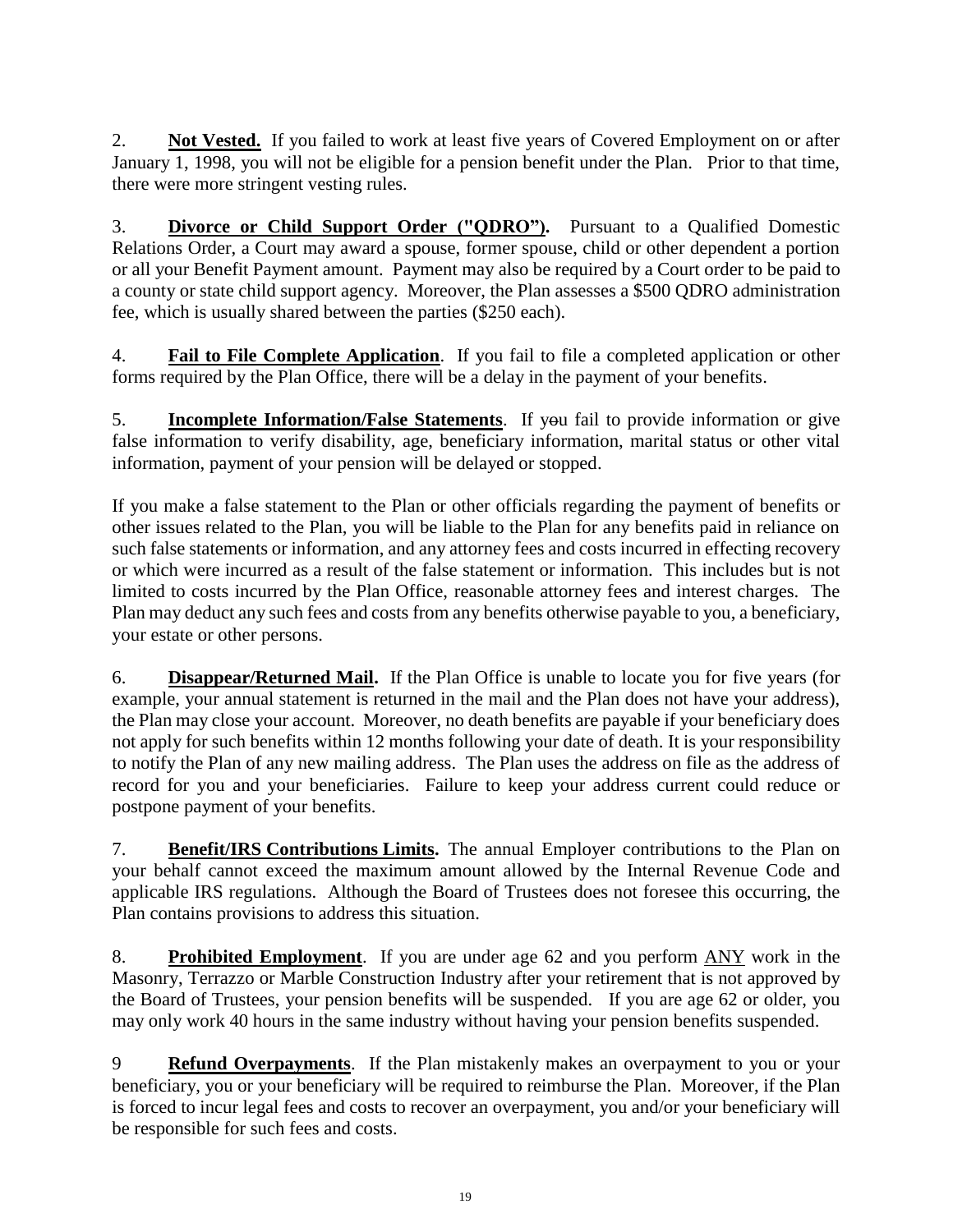## **XIII. CLAIMS AND APPEAL PROCEDURE**

#### **A. Claims and Appeal Procedure**

The Plan, which is available for review by appointment at the Plan Office, or upon written request of the Plan Office, contains a claims and appeal procedure that must be followed. Be sure to read the claims procedure carefully before filing a claim or a lawsuit regarding your pension or the Plan.

The purpose of the claims procedure is to make it possible for claims and disputes to be resolved fairly and efficiently without necessitating costly litigation and attorneys' fees**. No lawsuit affecting the Plan may be brought unless the Plan's appeal procedure is followed.**

#### **B. Denial of Claim and Appeal Rights**

Under the procedures set forth in the Plan and as is required by ERISA, if your claim for a pension benefit is denied in whole or in part, you will receive a written denial letter including the specific reason for the denial. You then have the right to appeal the denial to the Board of Trustees.

To have your claim reviewed if you or any beneficiary disagrees with any act, omission or decision by the Plan, you must file with the Plan Office a written appeal within 60 days of your receipt of the Board's denial of your claim or other adverse action. Your appeal must state the specific reason the denial of the claim or other adverse action was in error. **If you fail to submit your written appeal within that period, there will be no review of your claim**.

You may submit supporting documents or records, and you may examine Plan records pertinent to your dispute. You have the right to representation throughout the review procedure.

A review of your appeal will be held, and a decision rendered by the Board of Trustees by the next regularly scheduled Trust meeting, unless the appeal is received within thirty days of such meeting or special circumstances exist requiring additional time. There is no right to be present at an appeal meeting or hearing.

The decision on review will be in writing and, if your appeal is denied, will include specific reason(s) for the denial.

## **C. Disability Claims and Appeals**

Appeals involving disability claims and/or determinations are required to be reviewed within 45 days of the Plan's receipt of the appeal unless specials circumstances exist. An extension of time not exceeding 30 days may be necessary due to matters beyond the control of the Plan. The notice of extension will include in addition to the reasons for the denial, the standards on which entitlement to the benefit is based; the unresolved issues that prevent a decision on the claim and the additional information needed to resolve those issues. The Claimant would have at least forty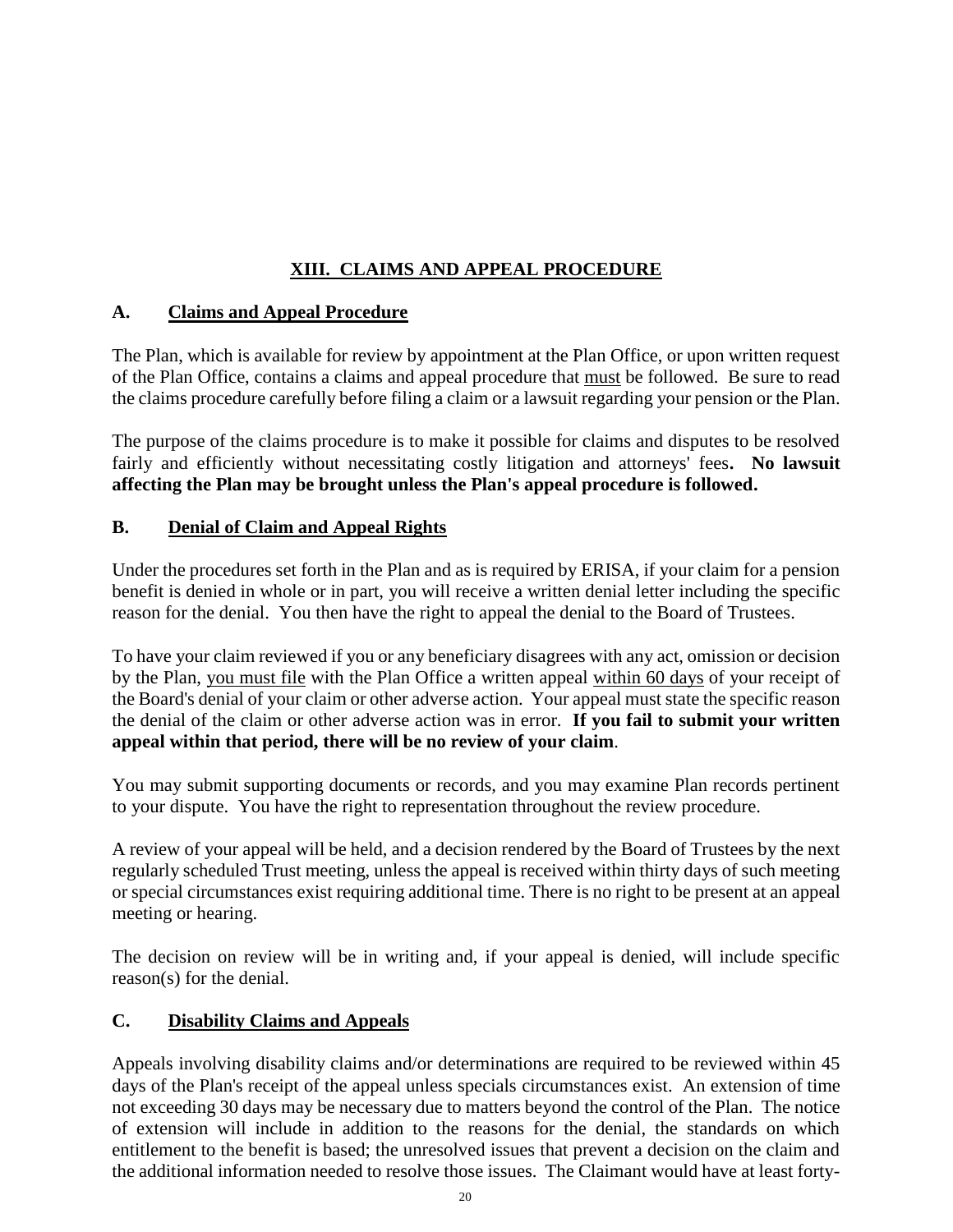five (45) days to provide the specified information, if any. The deadline for the Board of Trustees to render its decision is tolled from the date on which the notification of the extension is sent to the Claimant until the date a response from the Claimant is received.

Any notice of an adverse benefit determination shall include, in addition to the reasons for the denial (1) the specific rule, guideline, protocol, or other similar criterion, if any, relied upon in making the determination (if applicable); and (2) an explanation of the scientific or clinical judgment for the determination if the adverse benefit determination was based on medical necessity or other similar exclusion or limitation.

If the application for benefits of a claim is denied, the Claimant or the Claimant's duly authorized representative may petition the Board of Trustees for review of the decision. The petition for review shall be filed by the Claimant or the Claimant's duly authorized representative with the Plan Office within one hundred and eighty (180) day of receipt of the notification of adverse benefit determination.

The Claimant shall have access to relevant documents, records and other pertinent information, including any statement of policy or guidance with respect to the Plan concerning the denied treatment option or benefit for the Claimant's diagnosis, without regard to whether such advice or statement was relied upon in making the benefit determination. The Board of Trustees will not afford any deference to the initial benefit determination. If the adverse benefit determination is based in whole or in part on a medical judgment, the Board of Trustees shall consult with a health care professional with appropriate training and experience in the field of medicine involved in the medical judgment. Such consultant shall be different from any individual consulted in connection with neither the initial determination nor the subordinate of any such person.

The Claimant shall be notified of the decision of the Board of Trustees in writing. Any notice of adverse benefit determination shall include, in addition to the reasons for the denial, (1) the specific rule, guideline, protocol, or other similar criterion, if any, relied upon in making the determination; and (2) an explanation of the scientific or clinical judgment for the termination if the denial was based on medical necessity or other similar exclusion or limit.

#### **D. One Year Limitation Period for Filing Lawsuits**

Upon exhausting the above claims and appeal procedures, if you are still not satisfied, your next step is to file a lawsuit if you, so desire and such lawsuit is permitted under ERISA. **No legal action may be commenced or maintained against the Plan, a Trustee, the Board of Trustees, or other person or entities involved with the denial or decision on appeal more than two one years after the determination of your appeal by the Board of Trustees, or if not a formal appeal, one year after the act or omission of which you are questioning.**

## **XIV. AMENDMENT/TERMINATION/MERGER OF PLAN**

## **A. Amendment of Plan**

The Board of Trustees may amend the Plan at any time.

Any amendment may apply to all groups and/or Participants covered by the Plan or only to certain groups of Participants. Retroactive amendments may be made to the extent permissible under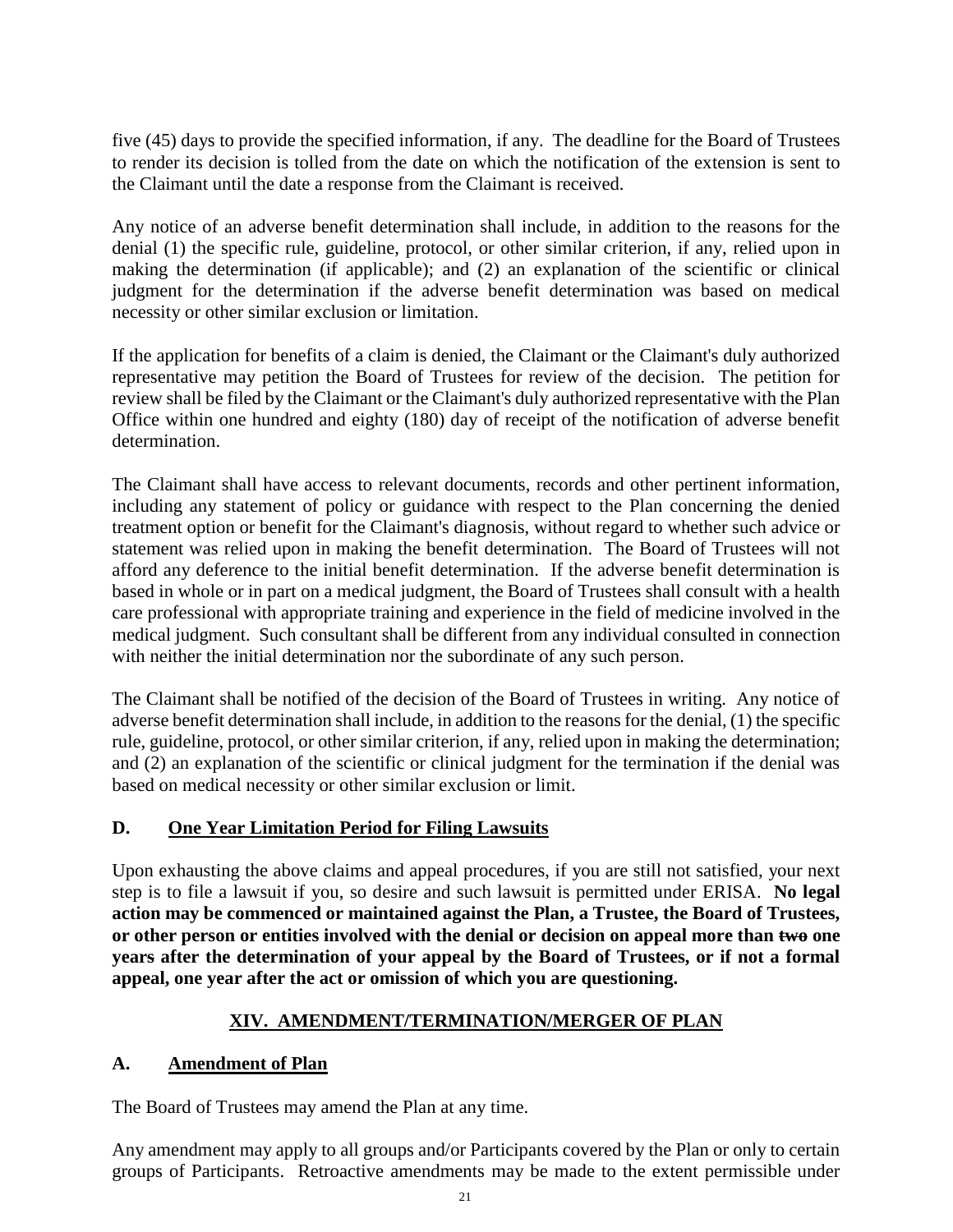ERISA and other applicable law. Except as permitted or required by applicable law, an amendment may not divest accrued benefits that have previously been vested.

#### **B. Merger or Consolidation or Transfer of Assets**

In the event of a merger or consolidation of the Plan with or transfer in whole or in part of the assets or liabilities of the Plan to any other pension plan, each Participant is entitled to a benefit immediately after the merger, consolidation or transfer which is at least equal to the benefit such Participant would be entitled to receive before such merger, consolidation or transfer. The Plan will accept the transfer of assets from another Plan upon approval of the Board of Trustees.

#### **C. Termination of Plan**

The parties to the collective bargaining agreements between Bricklayers Local No. 16 and the various Employer associations may terminate the Plan in whole or in part. Although there is no intent to terminate the Plan, there is no guarantee that the Plan will last forever.

In the event of termination or partial termination of the Plan, each Participant would be 100% vested. The assets are not returned to any Employer.

#### D. Benefit Guaranty/PBGC Guarantees Certain Benefits

If the Plan were to terminate, Plan benefits are insured by the Pension Benefit Guaranty Corporation (PBGC), a federal insurance agency. Currently the Plan pays an annual insurance premium of \$2.60 per participant to the PBGC. The PBGC does not, however, guarantee all types of benefits and the amount of guaranteed benefit protection is limited.

Under PBGC's multiemployer plan termination program, the PBGC provides financial assistance through loans to Plans that are insolvent. A multiemployer plan, such as your Plan, is considered insolvent if the Plan is unable to pay benefits (at least equal to the PBGC's guaranteed benefit limit) when due. Before a Plan receives financial assistance from the PBGC, it must suspend payments more than the guarantee level.

The maximum benefit that the PBGC guarantees is set by law. Under the multiemployer program, the PBGC guarantee equals a Participant's Years of Service multiplied by (1) 100% of the first \$11 of the monthly benefit accrual rate and (2) 75% of the next \$33. The PBGC's maximum guarantee limit is \$35.75 per month times a Participant's Years of Service. Thus, the maximum annual guarantee for a pensioner with 30 Years of Service would be \$12,870. **These amounts could change in the future**.

The PBGC guarantees vested benefits at the level in effect on the date of Plan termination subject to the maximum limits set forth above. If, however, benefits have been increased within the five years before Plan termination or insolvency, the whole amount of the Plan's vested benefits or the benefit increase that has been in effect for less than 12 full months before the Plan terminates may not be guaranteed.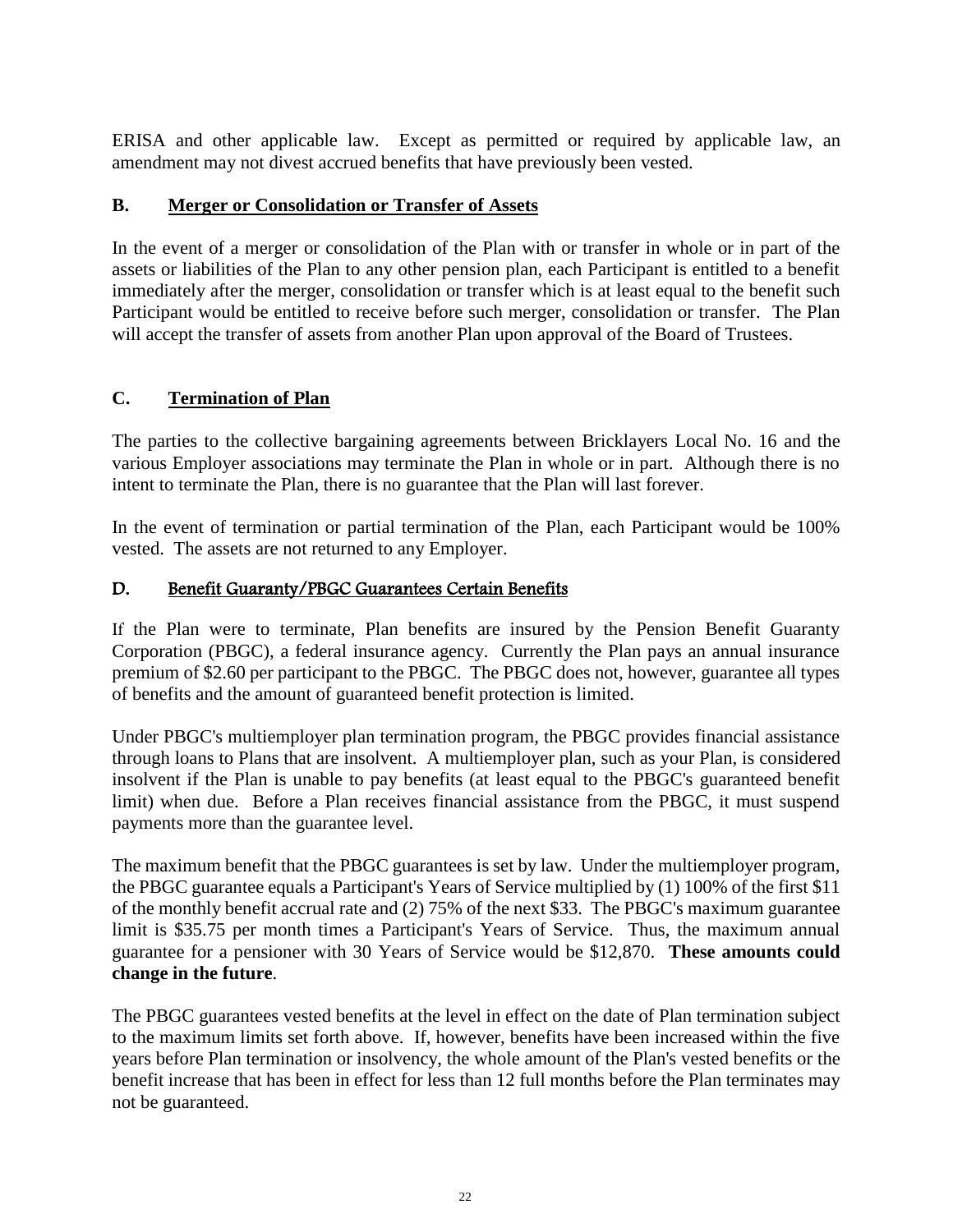The maximum PBGC guarantee is lower if benefits begin before age 65, if benefits are paid in a form other than a straight life annuity and for certain disability and survivor benefits. Nonvested Benefits are not guaranteed by the PBGC.

For more information on PBGC insurance protection and its limitations, you may contact the PBGC as follows:

> PBGC's Technical Assistance Division 1200 K Street, N.W., Suite 930 Washington, D.C. 20005-4026.

You may also phone the PBGC at 202-326-4000 (not a toll-free number). TTY/TDD users may call the federal relay service toll-free at 800-877-8339 and ask to be connected to 202-326- 4000. Additional information about the PBGC's pension insurance program is available through the PBGC's website on the Internet at [http://www.pbgc.gov.](http://www.pbgc.gov/)

## **XV. ADDITIONAL INFORMATION REQUIRED BY ERISA**

#### **A. Name and Type of Plan**

The name of the Plan is the Bricklayers Local No. 16 Pension Plan ("Plan"). The Plan is a defined benefit pension plan exempt from income tax under Section 401(a) of the Internal Revenue Code.

#### **B. Plan Administrator**

The Board of Trustees is the Plan Administrator of the Plan. The Board of Trustees is responsible for ensuring that information regarding the Plan is reported to governmental agencies and disclosed to Plan Participants and beneficiaries in accordance with ERISA.

#### **C. Agent for the Service of Legal Process**

The person designated as agent for service of legal process is:

Richard K. Grosboll Neyhart, Anderson, Flynn & Grosboll 369 Pine Street, Suite 800 San Francisco, CA 94104-3323

Service of legal process may also be made upon the Plan Administrator, Plan Trustee, or the Board of Trustees, at the addresses listed on page  $\overrightarrow{iii}$  iv of this booklet. (Address of counsel and others listed herein may change in the future. You may consult with the Plan Office for current addresses.)

#### **D. Plan Year**

The Plan Year commences on July 1 and ends on June 30.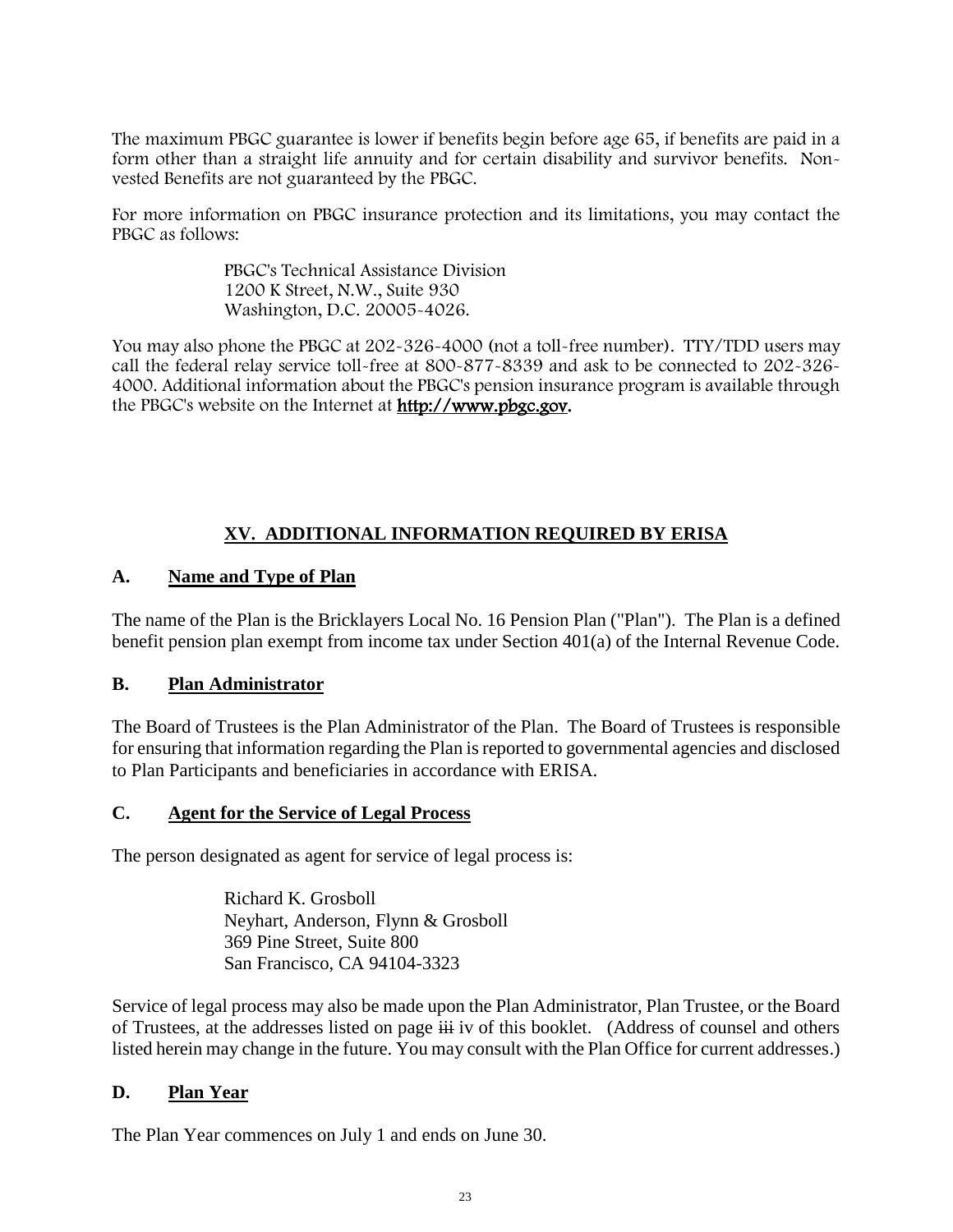## **E. Employer Identification Number**

The Internal Revenue Service Employer Identification Number (EIN) for this Plan is 94-6287225. The Plan Number is 001.

## **F. Funding Contributions and Collective Bargaining Agreements and Fund Medium**

The Plan is maintained in accordance with collective bargaining agreements between the Bricklayers Local No. 3 and certain designated Employer associations (and some individual Employers), which require Employers to contribute to the Plan. There are no employee contributions to this Plan. The Plan Office will provide you upon written request with information on whether an Employer for whom the Participant is employed is contributing to the Plan and, if the Employer is a contributor, the Employer's address.

#### **G. Fund Medium**

Assets of the Plan are held in Trust. Plan assets are held in custody by Bank of New York. The Board of Trustees has delegated to Investment Performance Services the Plan's Investment Consultant, with the responsibility for investing the Plan's assets.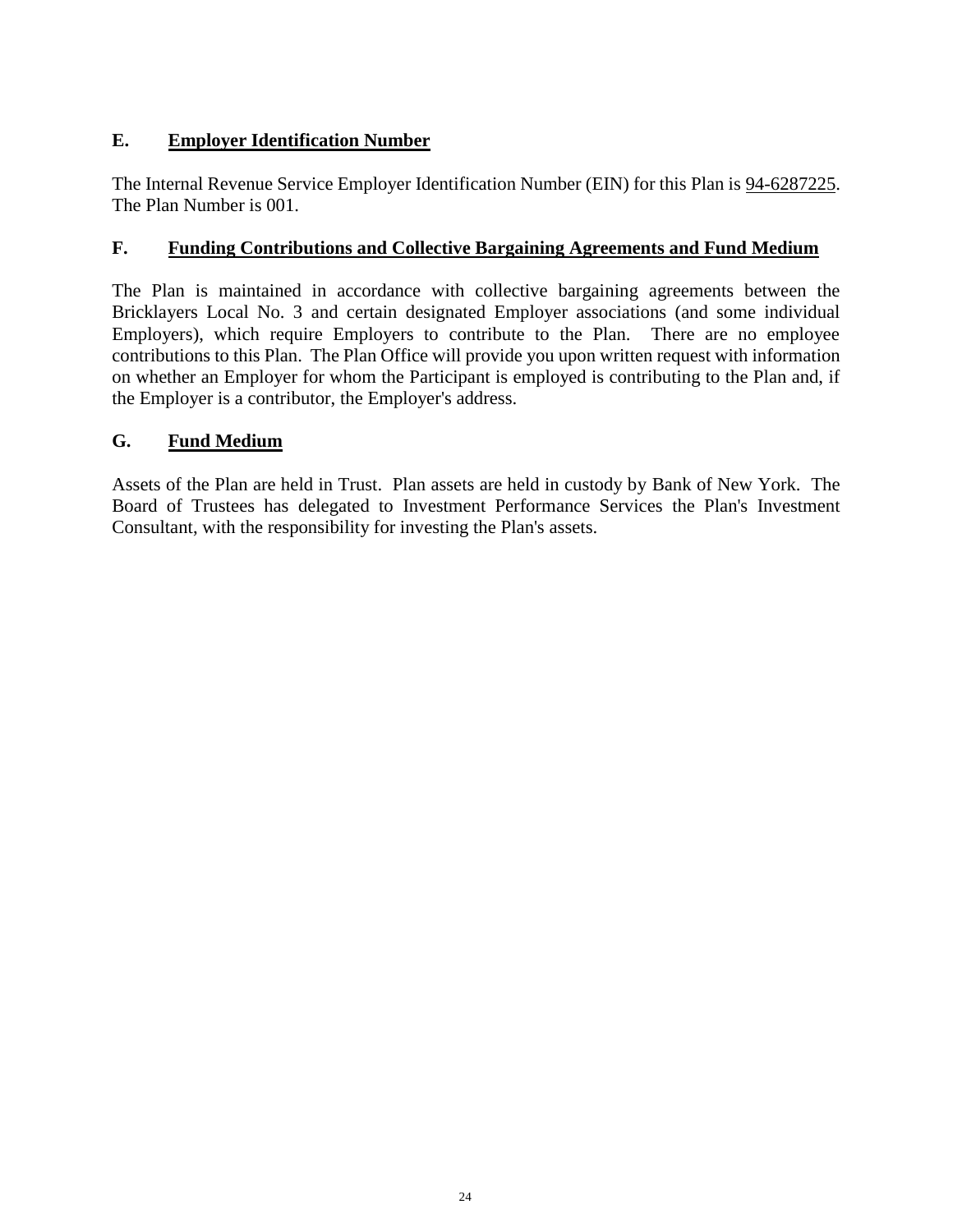## **STATEMENT OF ERISA RIGHTS**

**A. Your Rights as a Participant**. As a Participant in the Bricklayers Local No. 16 Pension Plan ("Plan"), you are entitled to certain rights and protections under the employee Retirement Income Security Act of 1974 (ERISA). ERISA provides that Participants are entitled to:

Examine without charge at the Plan Office and at other specified locations such as worksites and the union office, documents governing the Plan, including collective bargaining agreements and the annual report (Form 5500 series) filed with the Department of Labor.

• Obtain copies of Plan documents and other information required by law to be furnished upon written request to the Plan. Pursuant to ERISA, the Plan Office may require that you pay a reasonable charge for the copies.

• Receive a statement showing the value of your pension benefits once a year, upon written request.

**B. Prudent Action by Fiduciaries**. In addition to creating rights for Plan Participants, ERISA imposes duties upon the people responsible for operating the Plan. The people who operate your Plan, called "fiduciaries," have a duty to do so prudently and in the interest of you and other Plan Participants and beneficiaries.

No one, including your employer, your union, or any other person or entity, may fire you or otherwise discriminate against you in any way to prevent you from obtaining a pension benefit or exercising your rights under ERISA.

**C. Enforcing Your Rights**. If your claim for a pension benefit is denied in whole or in part, you must receive a written explanation of the reason for the denial. You have the right to have the Plan review and reconsider your claim. Under ERISA, there are steps you can take to enforce the above rights. For instance, if you request certain documents (specified in ERISA) from the Plan and do not receive them within 30 days, you may file suit in federal court. In such a case, the court may require the Plan Administrator to provide the materials and pay you up to \$110 a day until you receive the materials, unless the materials were not sent because of reasons beyond the control of the Administrator.

If you have a claim for benefits that is denied or ignored in whole or in part, and which is upheld on appeal (or ignored), you may file a lawsuit. In addition, if you disagree with the Plan's decision or lack thereof concerning the qualified status of a domestic relations order, you may file a lawsuit. As summarized on page 25 of this booklet, **any lawsuit must be filed within two one years of the Trustees' determination of your appeal or otherwise**.

If Plan fiduciaries misuse the Plan's money or other assets, or if you are discriminated against for asserting your rights, you may seek assistance from the U.S. Department of Labor, or you may file suit in a federal court.

If you file a lawsuit, the court may decide who should pay court costs and legal fees. If you are successful, the court may order the person(s) you have sued to pay your costs and fees. If you